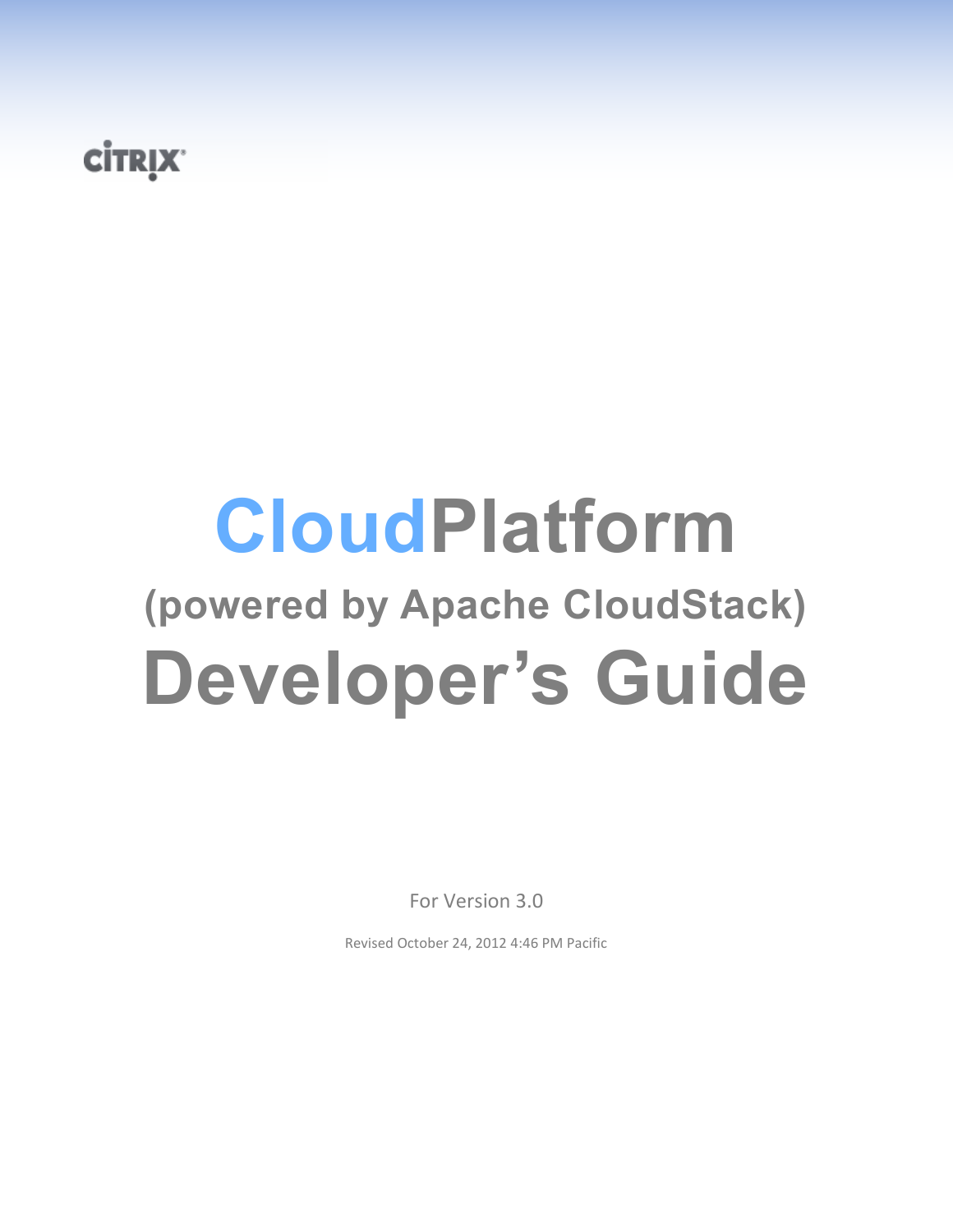© 2011, 2012 Citrix Systems, Inc. All rights reserved. Specifications are subject to change without notice. Citrix Systems, Inc., the Citrix logo, Citrix XenServer, Citrix XenCenter, and CloudPlatform are trademarks or registered trademarks of Citrix Systems, Inc. All other brands or products are trademarks or registered trademarks of their respective holders.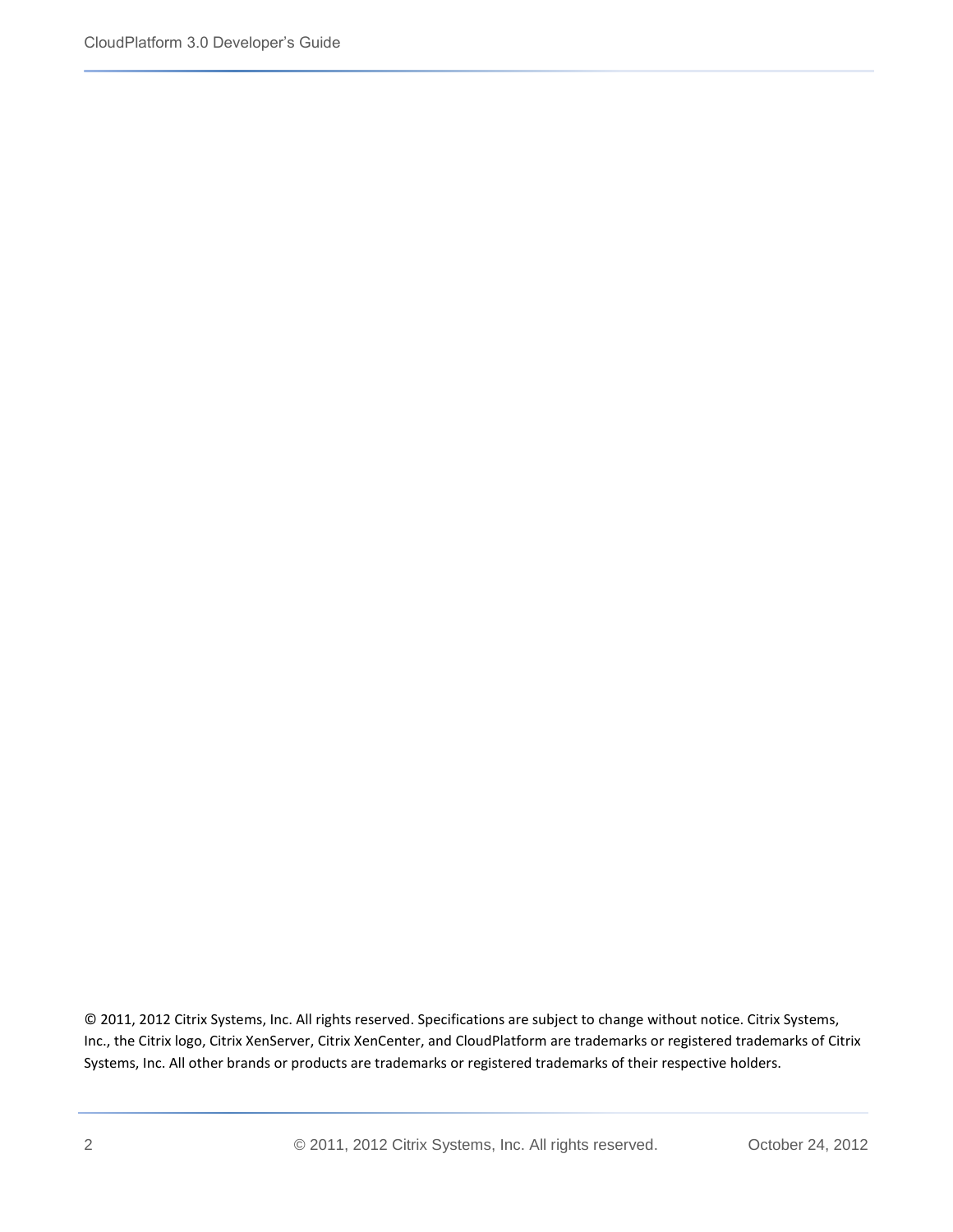# **Contents**

| 15 |
|----|
|    |
|    |
|    |
|    |
|    |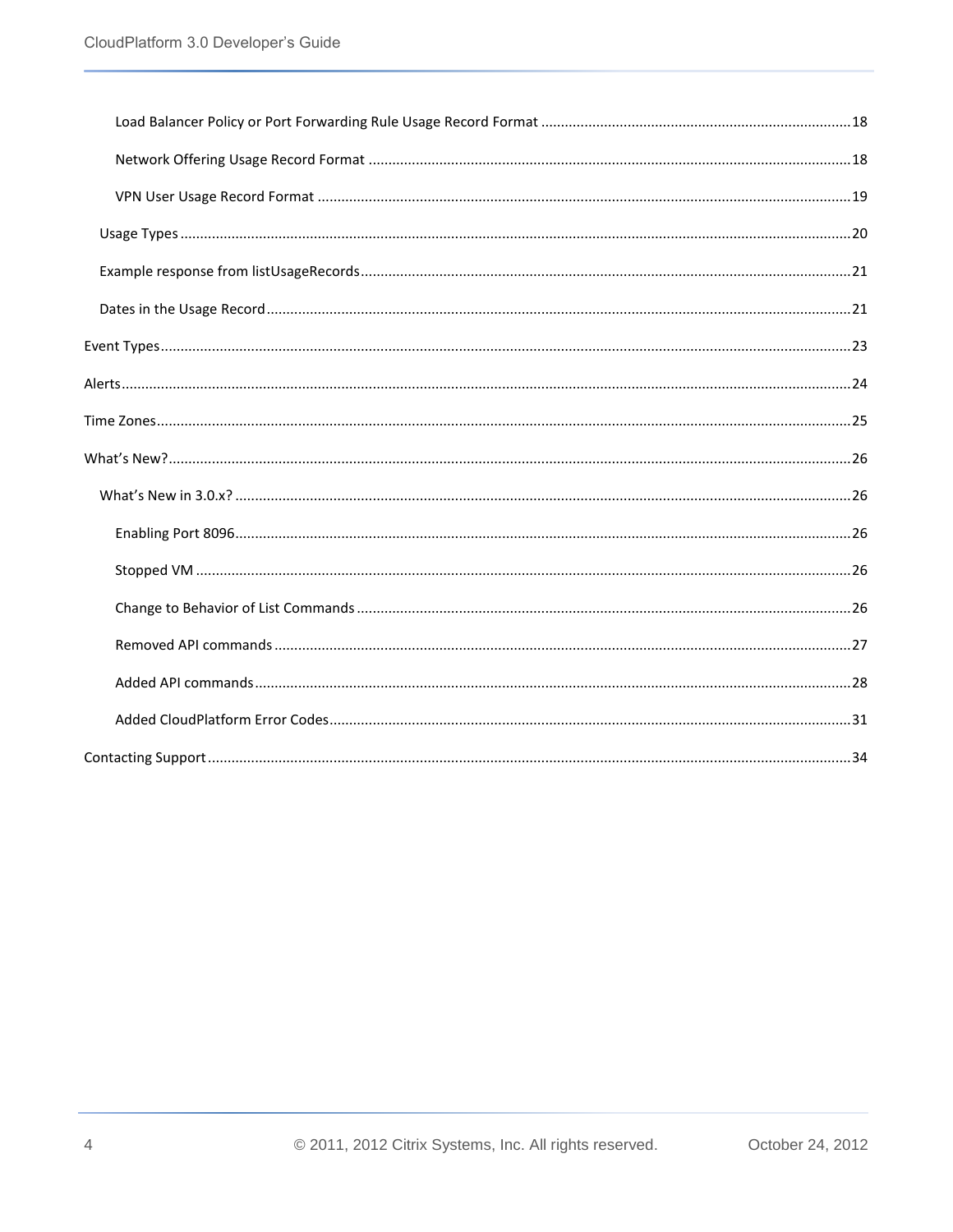# <span id="page-4-0"></span>**Introduction**

The CloudPlatform™ Web Services Query HTTP API is loosely based on the REST architecture and allows developers to create new management solutions or integrate existing systems with CloudPlatform. It supports POST/GET requests and returns both XML and JSON response formats.

### <span id="page-4-1"></span>**Roles**

The CloudPlatform API supports three access roles.

- **Root Admin**. Access to all features of the cloud, including both virtual and physical resource management.
- **Domain Admin**. Access to only the virtual resources of the clouds that belong to the administrator's domain.
- **User**. Access to only the features that allow management of the user's virtual instances, storage, and network.

### <span id="page-4-2"></span>**API Reference Documentation**

Find the CloudPlatform API Reference for your particular 3.0.x release at the following links. Choose the API documentation link that applies to the user role that will be issuing the API calls: root admin, domain admin, or user.

#### <span id="page-4-3"></span>**3.0.5**

- $\triangleright$  [http://download.cloud.com/releases/3.0.5/api\\_3.0.5/TOC\\_Root\\_Admin.html](http://download.cloud.com/releases/3.0.5/api_3.0.5/TOC_Root_Admin.html)
- [http://download.cloud.com/releases/3.0.5/api\\_3.0.5/TOC\\_Domain\\_Admin.html](http://download.cloud.com/releases/3.0.5/api_3.0.5/TOC_Domain_Admin.html)
- [http://download.cloud.com/releases/3.0.5/api\\_3.0.5/TOC\\_User.html](http://download.cloud.com/releases/3.0.5/api_3.0.5/TOC_User.html)

#### <span id="page-4-4"></span>**3.0.3 - 3.0.4**

- [http://download.cloud.com/releases/3.0.3/api\\_3.0.3/TOC\\_Root\\_Admin.html](http://download.cloud.com/releases/3.0.3/api_3.0.3/TOC_Root_Admin.html)
- [http://download.cloud.com/releases/3.0.3/api\\_3.0.3/TOC\\_Domain\\_Admin.html](http://download.cloud.com/releases/3.0.3/api_3.0.3/TOC_Domain_Admin.html)
- [http://download.cloud.com/releases/3.0.3/api\\_3.0.3/TOC\\_User.html](http://download.cloud.com/releases/3.0.3/api_3.0.3/TOC_User.html)

#### <span id="page-4-5"></span>**3.0.0 - 3.0.2**

- [http://download.cloud.com/releases/3.0.0/api\\_3.0.0/TOC\\_Root\\_Admin.html](http://download.cloud.com/releases/3.0.0/api_3.0.0/TOC_Root_Admin.html)
- [http://download.cloud.com/releases/3.0.0/api\\_3.0.0/TOC\\_Domain\\_Admin.html](http://download.cloud.com/releases/3.0.0/api_3.0.0/TOC_Domain_Admin.html)
- [http://download.cloud.com/releases/3.0.0/api\\_3.0.0/TOC\\_User.html](http://download.cloud.com/releases/3.0.0/api_3.0.0/TOC_User.html)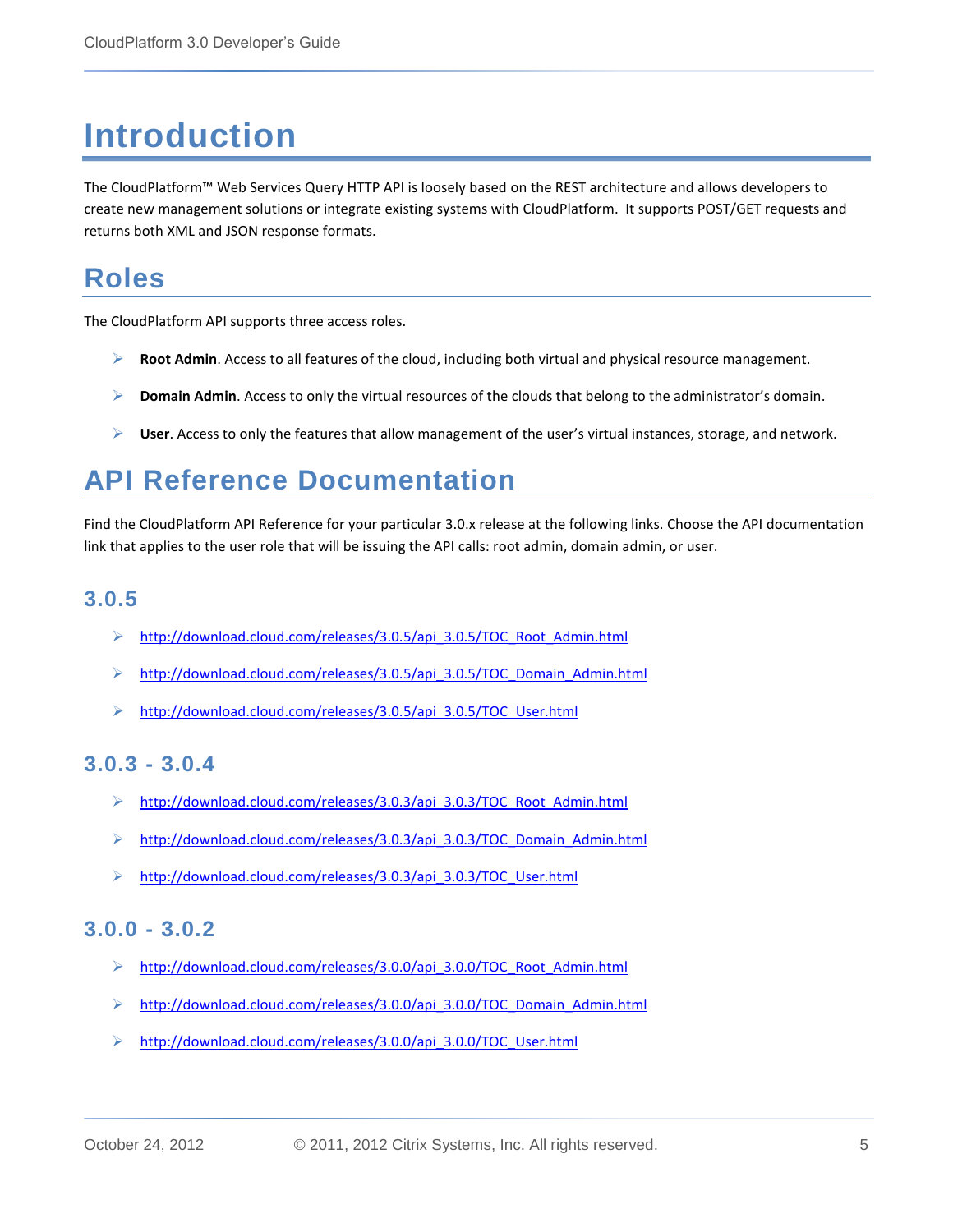### <span id="page-5-0"></span>**Getting Started**

To get started using the CloudPlatform API, you should have the following:

- $\triangleright$  URL of the CloudPlatform server you wish to integrate with.
- $\triangleright$  Both the API Key and Secret Key for an account. This should have been generated by the administrator of the cloud instance and given to you.
- Familiarity with HTTP GET/POST and query strings.
- $\triangleright$  Knowledge of either XML or JSON.
- $\triangleright$  Knowledge of a programming language that can generate HTTP requests; for example, Java or PHP.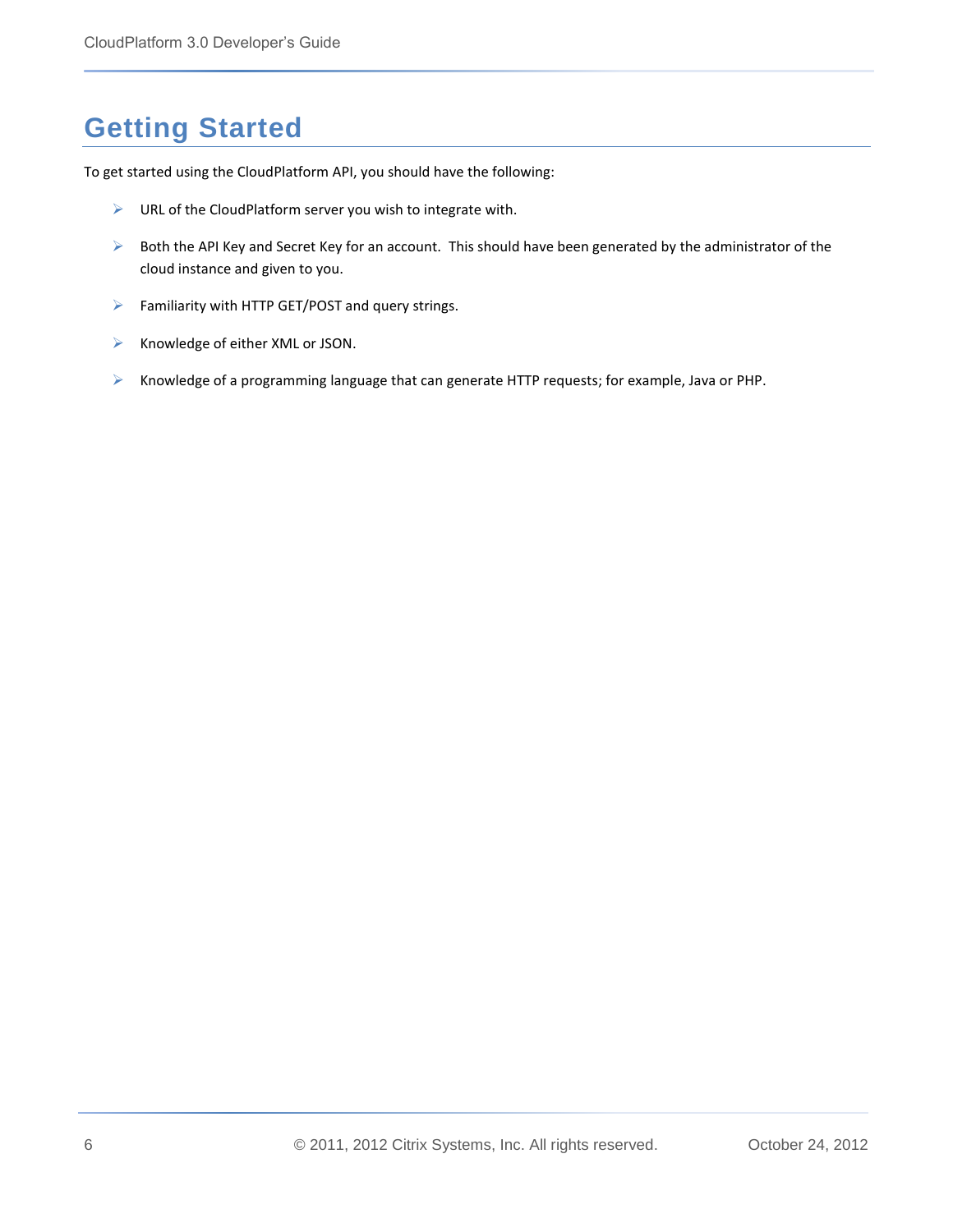# <span id="page-6-0"></span>**Making API Requests**

All CloudPlatform API requests are submitted in the form of a HTTP GET/POST with an associated command and any parameters. A request is composed of the following whether in HTTP or HTTPS:

- CloudPlatform API URL: This is the web services API entry point (for example, [http://www.cloud.com:8080/client/api\)](http://www.cloud.com:8080/client/api)
- $\triangleright$  Command: The web services command you wish to execute, such as start a virtual machine or create a disk volume
- $\triangleright$  Parameters: Any additional required or optional parameters for the command

A sample API GET request looks like the following:

```
http://localhost:8080/client/api?command=deployVirtualMachine&serviceOfferingId=1&disk
OfferingId=1&templateId=2&zoneId=4&apiKey=miVr6X7u6bN_sdahOBpjNejPgEsT35eXq-
jB8CG20YI3yaxXcgpyuaIRmFI_EJTVwZ0nUkkJbPmY3y2bciKwFQ&signature
=Lxx1DM40AjcXU%2FcaiK8RAP0O1hU%3D
```
#### Or in a more readable format:

- 1. http://localhost:8080/client/api
- 2. ?command=deployVirtualMachine
- 3. &serviceOfferingId=1
- 4. &diskOfferingId=1
- 5. &templateId=2
- 6. &zoneId=4
- 7. &apiKey=miVr6X7u6bN\_sdahOBpjNejPgEsT35eXqjB8CG20YI3yaxXcgpyuaIRmFI\_EJTVwZ0nUkkJbPmY 3y2bciKwFQ
- 8. &signature=Lxx1DM40AjcXU%2FcaiK8RAP0O1hU%3D

The first line is the CloudPlatform API URL. This is the Cloud instance you wish to interact with.

The second line refers to the command you wish to execute. In our example, we are attempting to deploy a fresh new virtual machine. It is preceded by a (?) to separate itself from the CloudPlatform API URL.

Lines 3-6 are the parameters for this given command. To see the command and its request parameters, please refer to the appropriate section in the CloudPlatform API documentation. Each parameter field-value pair (field=value) is preceded by an ampersand character (&).

Line 7 is the user API Key that uniquely identifies the account. See [Signing API Requests](#page-7-1) on page [8.](#page-7-1)

Line 8 is the signature hash created to authenticate the user account executing the API command. See [Signing API Requests](#page-7-1) on page [8.](#page-7-1)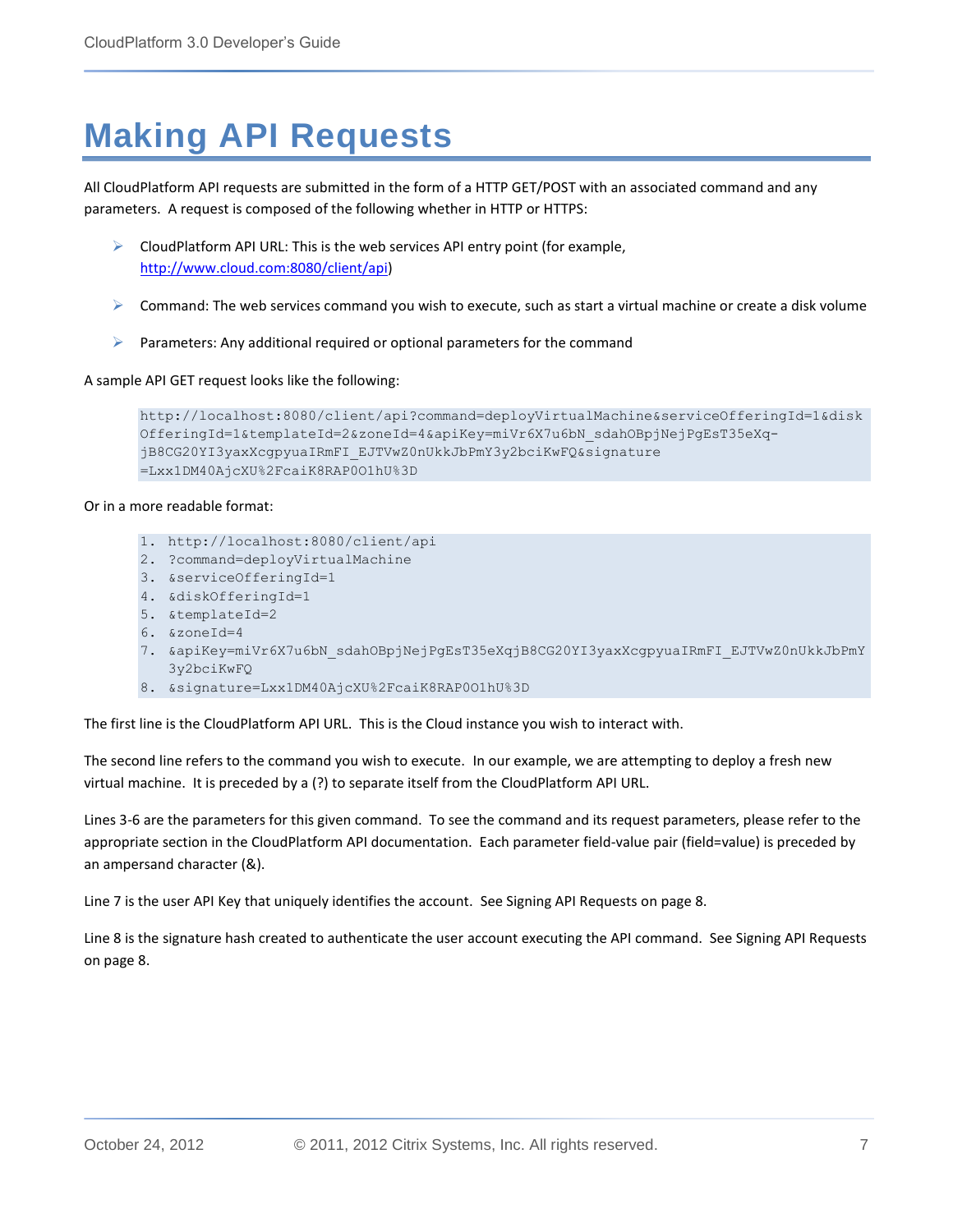### <span id="page-7-0"></span>**Enabling API Call Expiration**

You can set an expiry timestamp on API calls to prevent replay attacks over non-secure channels, such as HTTP. The server tracks the expiry timestamp you have specified and rejects all the subsequent API requests that come in after this validity period.

To enable this feature, add the following parameters to the API request:

- **signatureVersion=3**: If the signatureVersion parameter is missing or is not equal to 3, the expires parameter is ignored in the API request.
- **expires=YYYY-MM-DDThh:mm:ssZ**: Specifies the date and time at which the signature included in the request is expired. The timestamp is expressed in the YYYY-MM-DDThh:mm:ssZ format, as specified in the ISO 8601 standard.

For example:

expires=2011-10-10T12:00:00+0530

A sample API request with expiration is given below:

```
http://<IP Address>:8080/client/api?command=listZones&signatureVersion=3&expires=2011-
10-10T12:00:00+0530&apiKey=miVr6X7u6bN_sdahOBpjNejPgEsT35eXq-
jB8CG20YI3yaxXcgpyuaIRmFI_EJTVwZ0nUkkJbPmY3y2bciKwFQ&signature=Lxx1DM40AjcXU%2FcaiK8RA
P0O1hU%3D
```
### <span id="page-7-1"></span>**Signing API Requests**

Whether you access the CloudPlatform API with HTTP or HTTPS, it must still be signed so that CloudPlatform can verify the caller has been authenticated and authorized to execute the command. Make sure that you have both the API Key and Secret Key provided by the CloudPlatform administrator for your account before proceeding with the signing process.

To show how to sign a request, we will re-use the previous example.

```
http://localhost:8080/client/api?command=deployVirtualMachine&serviceOfferingId=1&disk
OfferingId=1&templateId=2&zoneId=4&apiKey=miVr6X7u6bN_sdahOBpjNejPgEsT35eXq-
jB8CG20YI3yaxXcgpyuaIRmFI_EJTVwZ0nUkkJbPmY3y2bciKwFQ&signature
=Lxx1DM40AjcXU%2FcaiK8RAP0O1hU%3D
```
Breaking this down, we have several distinct parts to this URL.

**Base URL:** This is the base URL to the CloudPlatform Management Server.

http://localhost:8080

**API Path:** This is the path to the API Servlet that processes the incoming requests.

/client/api?

 **Command String:** This part of the query string comprises of the command, its parameters, and the API Key that identifies the account.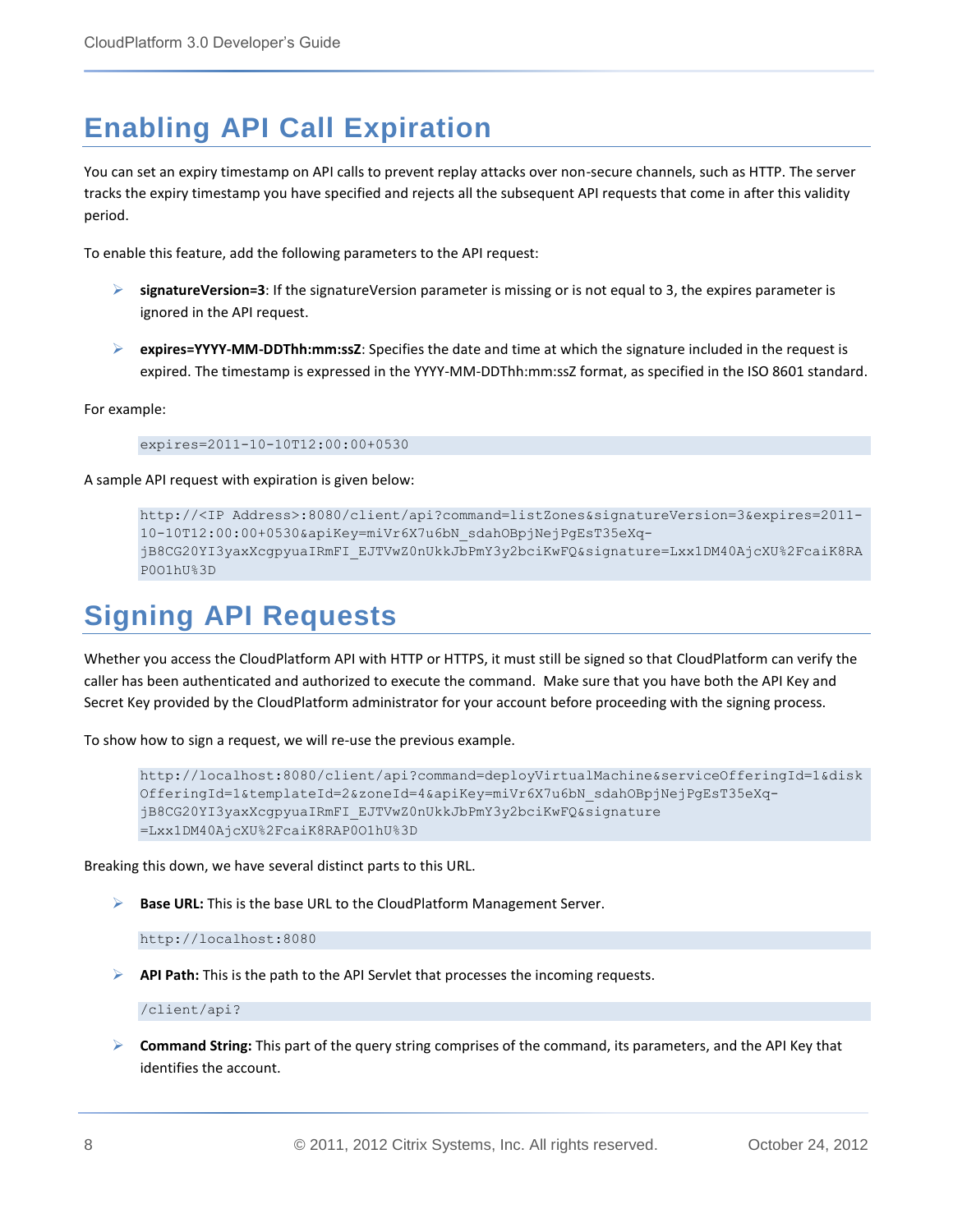**NOTE: As with all query string parameters of field-value pairs, the "field" component is case insensitive while all "value" values are case sensitive.**

```
command=deployVirtualMachine&serviceOfferingId=1&diskOfferingId=1&templateId=2&zoneId=
4&apiKey=miVr6X7u6bN_sdahOBpjNejPgEsT35eXq-
jB8CG20YI3yaxXcgpyuaIRmFI_EJTVwZ0nUkkJbPmY3y2bciKwFQ
```
 **Signature:** This is the hashed signature of the Base URL that is generated using a combination of the user's Secret Key and the HMAC SHA-1 hashing algorithm.

&signature=Lxx1DM40AjcXU%2FcaiK8RAP0O1hU%3D

Every API request has the format Base URL+API Path+Command String+Signature.

To generate the signature.

**1.** For each field-value pair (as separated by a '&') in the Command String, URL encode each value so that it can be safely sent via HTTP GET.

#### **NOTE: Make sure all spaces are encoded as "%20" rather than "+".**

**2.** Lower case the entire Command String and sort it alphabetically via the field for each field-value pair. The result of this step would look like the following.

apikey=mivr6x7u6bn\_sdahobpjnejpgest35exqjb8cg20yi3yaxxcgpyuairmfi\_ejtvwz0nukkjbpmy3y2bcikwfq&command=deployvirtualmachine&disk offeringid=1&serviceofferingid=1&templateid=2&zoneid=4

**3.** Take the sorted Command String and run it through the HMAC SHA-1 hashing algorithm (most programming languages offer a utility method to do this) with the user's Secret Key. Base64 encode the resulting byte array in UTF-8 so that it can be safely transmitted via HTTP. The final string produced after Base64 encoding should be "Lxx1DM40AjcXU%2FcaiK8RAP0O1hU%3D".

By reconstructing the final URL in the format Base URL+API Path+Command String+Signature, the final URL should look like:

http://localhost:8080/client/api?command=deployVirtualMachine&serviceOfferingId=1&disk OfferingId=1&templateId=2&zoneId=4&apiKey=miVr6X7u6bN\_sdahOBpjNejPgEsT35eXqjB8CG20YI3yaxXcgpyuaIRmFI\_EJTVwZ0nUkkJbPmY3y2bciKwFQ&signature =Lxx1DM40AjcXU%2FcaiK8RAP0O1hU%3D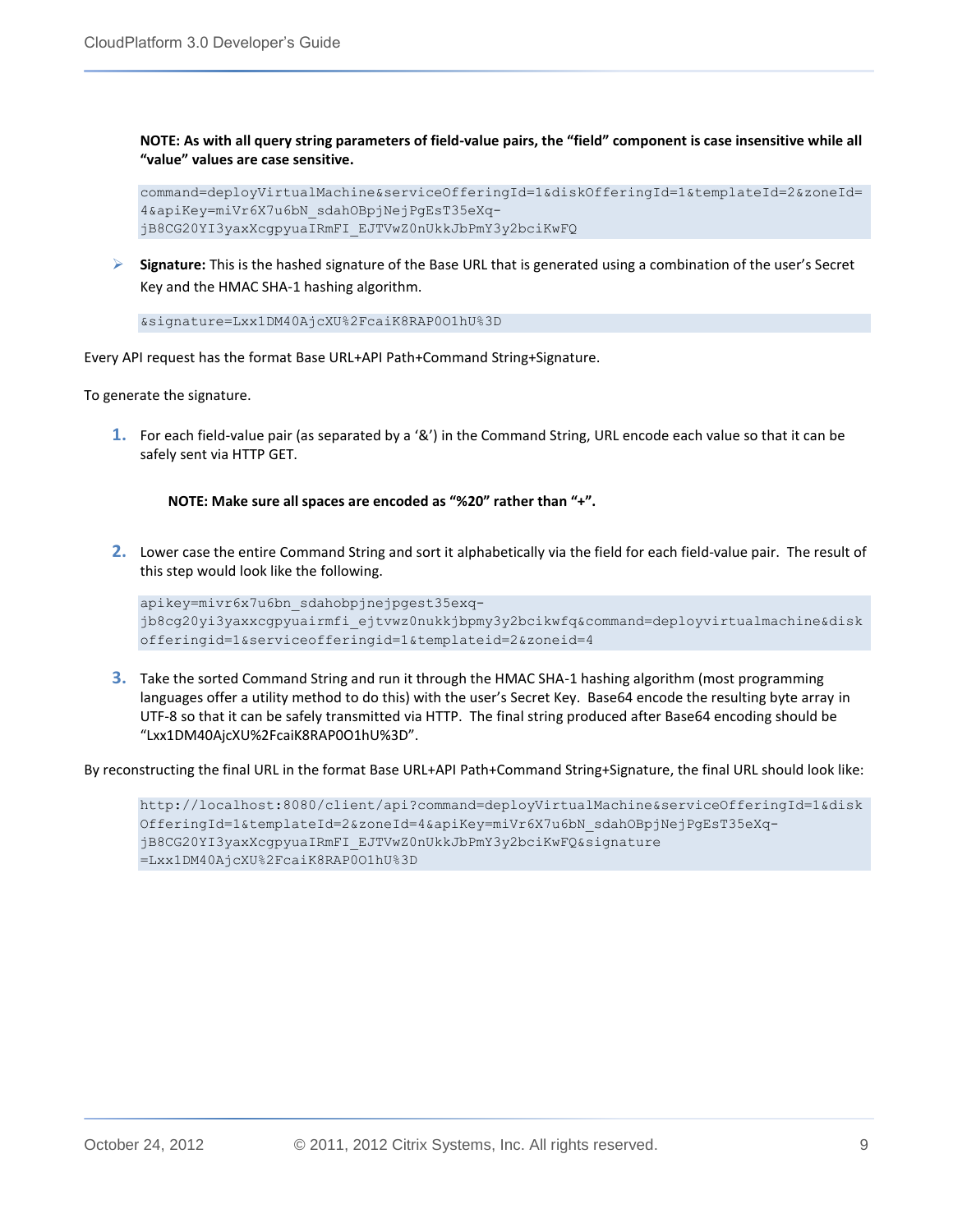# <span id="page-9-0"></span>**Responses**

This section describes what to expect with the responses to your API requests.

### <span id="page-9-1"></span>**Response Formats: XML and JSON**

CloudPlatform supports two formats as the response to an API call. The default response is XML. If you would like the response to be in JSON, add & response=json to the Command String.

#### Sample XML Response:

```
<listipaddressesresponse> 
   <allocatedipaddress> 
     <ipaddress>192.168.10.141</ipaddress> 
     <allocated>2009-09-18T13:16:10-0700</allocated> 
     <zoneid>4</zoneid> 
     <zonename>WC</zonename> 
     <issourcenat>true</issourcenat> 
   </allocatedipaddress> 
</listipaddressesresponse>
```
Sample JSON Response:

```
{ "listipaddressesresponse" : 
   { "allocatedipaddress" :
    \lceil { 
          "ipaddress" : "192.168.10.141", 
          "allocated" : "2009-09-18T13:16:10-0700",
          "zoneid" : "4", 
          "zonename" : "WC", 
          "issourcenat" : "true" 
 } 
     ]
   } 
}
```
### <span id="page-9-2"></span>**Maximum Result Pages Returned**

For each cloud, there is a default upper limit on the number of results that any API command will return in a single page. This is to help prevent overloading the cloud servers and prevent DOS attacks. For example, if the page size limit is 500 and a command returns 10,000 results, the command will return 20 pages.

The default page size limit can be different for each cloud. It is set in the global configuration parameter default.page.size. If your cloud has many users with lots of VMs, you might need to increase the value of this parameter. At the same time, be careful not to set it so high that your site can be taken down by an enormous return from an API call. For more information about how to set global configuration parameters, see "Describe Your Deployment" in the Installation Guide.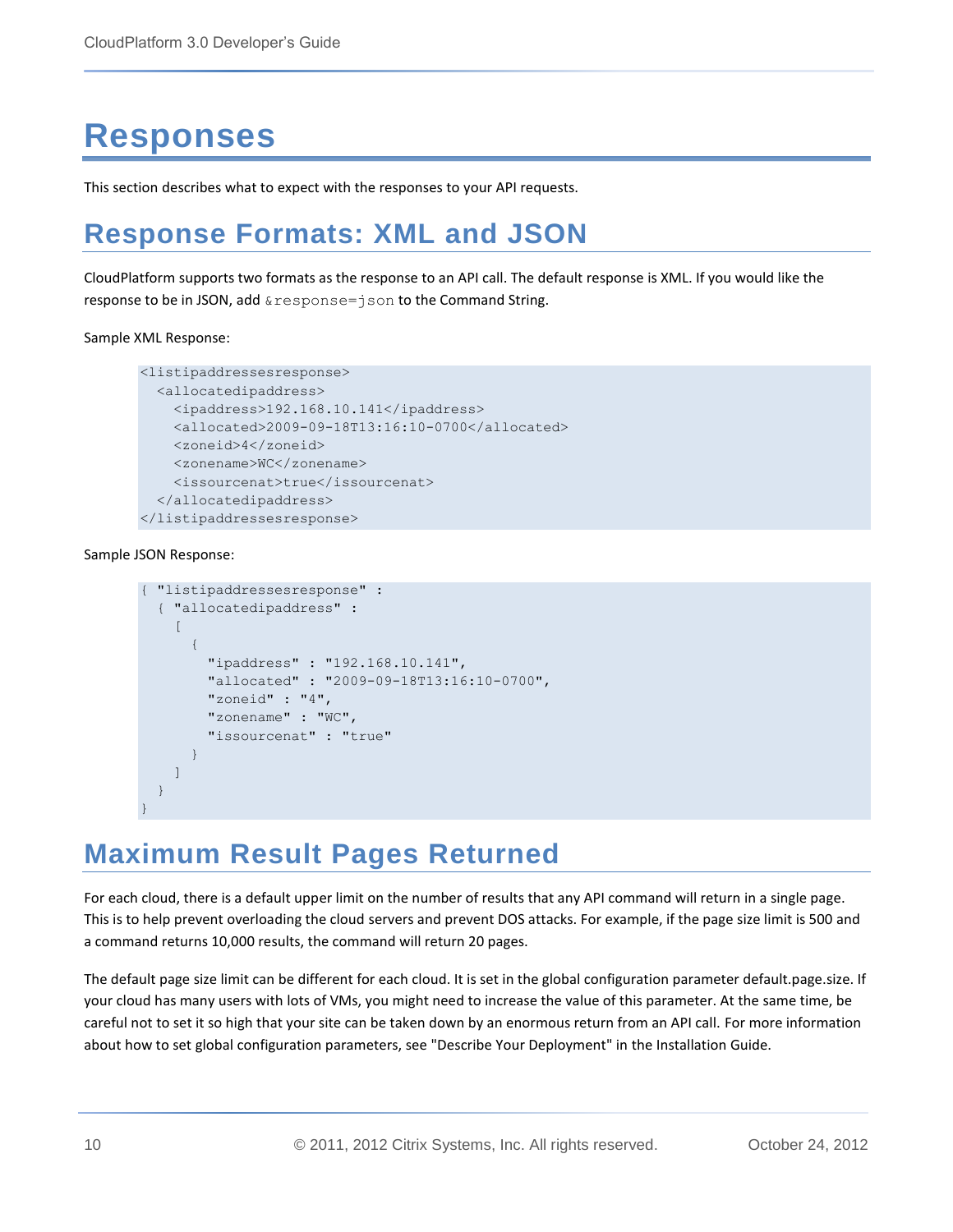To decrease the page size limit for an individual API command, override the global setting with the page and pagesize parameters, which are available in any list\* command (listCapabilities, listDiskOfferings, etc.).

- $\triangleright$  Both parameters must be specified together.
- $\triangleright$  The value of the pagesize parameter must be smaller than the value of default.page.size. That is, you can not increase the number of possible items in a result page, only decrease it.

For syntax information on the list\* commands, see the API Reference.

### <span id="page-10-0"></span>**Error Handling**

If an error occurs while processing an API request, the appropriate response in the format specified is returned. Each error response consists of an error code and an error text describing what possibly can go wrong. For an example error response, see page [13.](#page-12-0)

An HTTP error code of 401 is always returned if API request was rejected due to bad signatures, missing API Keys, or the user simply did not have the permissions to execute the command.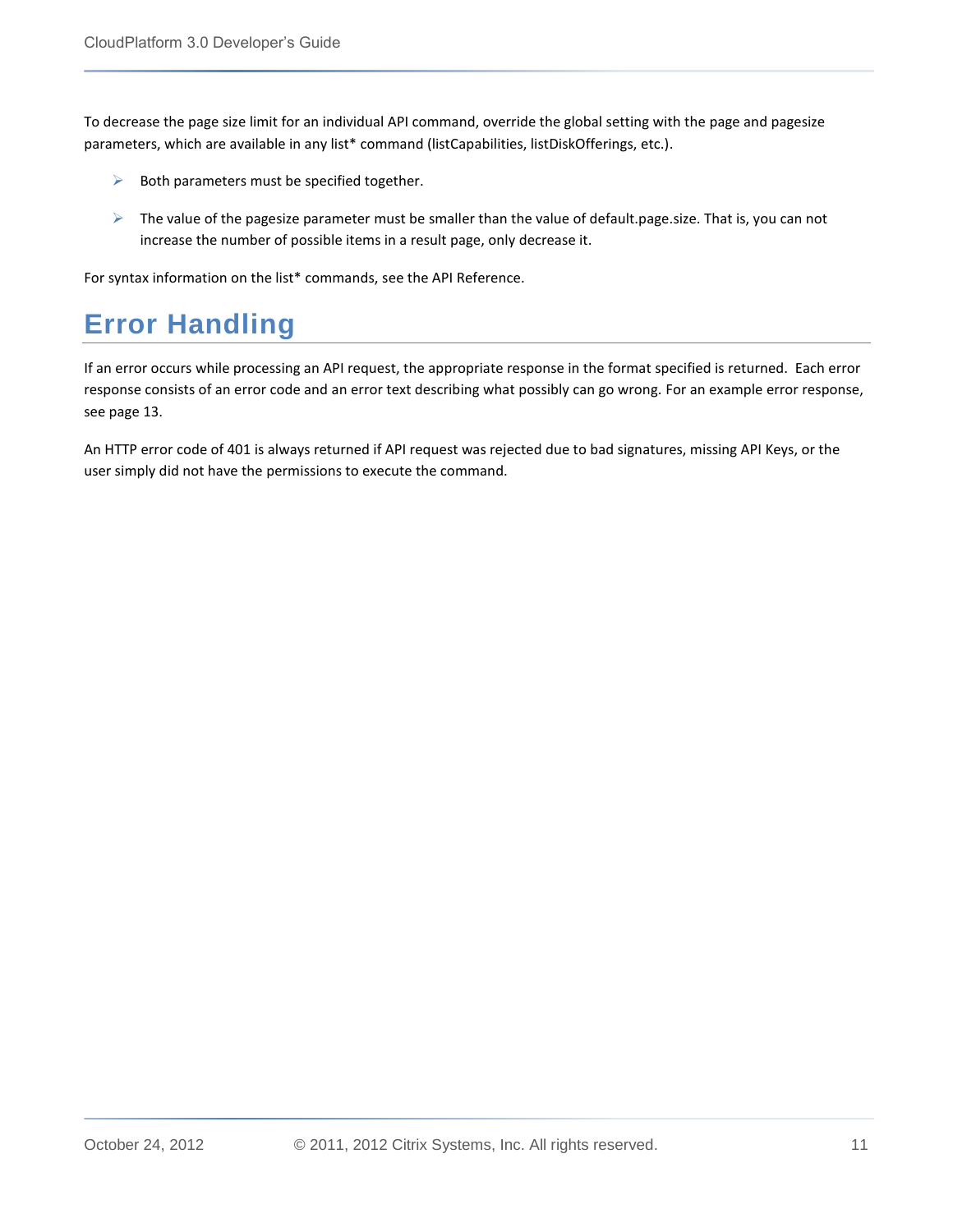# <span id="page-11-0"></span>**Asynchronous Commands**

Starting in CloudStack 2.x, the notion of asynchronous commands has been introduced. Commands are designated as asynchronous when they can potentially take a long period of time to complete such as creating a snapshot or disk volume. They differ from synchronous commands by the following:

- $\triangleright$  They are identified in the API Reference by an (A).
- $\triangleright$  They will immediately return a job ID to refer to the job that will be responsible in processing the command.
- $\triangleright$  If executed as a "create" resource command, it will return the resource ID as well as the job ID.
- You can periodically check the status of the job by making a simple API call to the command, queryAsyncJobResult and passing in the job ID.

### <span id="page-11-1"></span>**Job Status**

The key to using an asynchronous command is the job ID that is returned immediately once the command has been executed. With the job ID, you can periodically check the job status by making calls to queryAsyncJobResult command. The command will return three possible job status integer values:

- $\triangleright$  0 Job is still in progress. Continue to periodically poll for any status changes.
- $\geq 1$  Job has successfully completed. The job will return any successful response values associated with command that was originally executed.
- $\triangleright$  2 Job has failed to complete. Please check the <jobresultcode> tag for failure reason code and <jobresult> for the failure reason.

### <span id="page-11-2"></span>**Example**

The following shows an example of using an asynchronous command. Assume the API command:

```
command=deployVirtualMachine&zoneId=1&serviceOfferingId=1&diskOfferingId=1&templateId=
1
```
CloudPlatform will immediately return a job ID and any other additional data.

```
<deployvirtualmachineresponse> 
  <jobid>1</jobid> 
  <id>100</id>
</deployvirtualmachineresponse>
```
Using the job ID, you can periodically poll for the results by using the queryAsyncJobResult command.

```
command=queryAsyncJobResult&jobId=1
```
Three possible results could come from this query.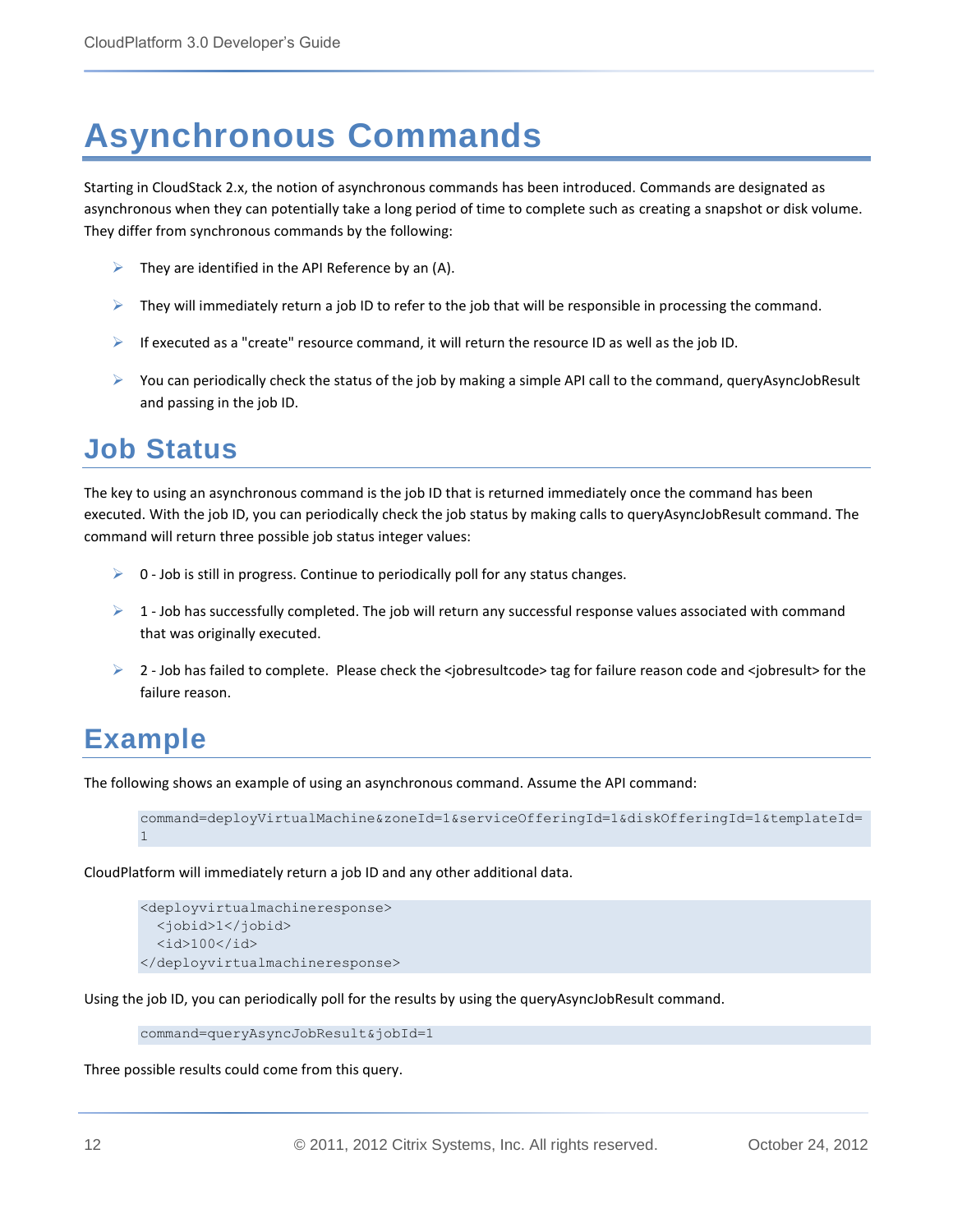#### **Job is still pending:**

```
<queryasyncjobresult> 
  <jobid>1</jobid> 
   <jobstatus>0</jobstatus>
  <jobprocstatus>1</jobprocstatus>
<queryasyncjobresult>
```
#### <span id="page-12-0"></span>**Job has succeeded:**

```
<queryasyncjobresultresponse cloud-stack-version="3.0.1.6">
   <jobid>1</jobid>
  <jobstatus>1</jobstatus>
  <jobprocstatus>0</jobprocstatus>
   <jobresultcode>0</jobresultcode>
  <jobresulttype>object</jobresulttype>
  <jobresult>
    <virtualmachine>
   <id>450</id>
   <name>i-2-450-VM</name> <displayname>i-2-450-VM</displayname>
    <account>admin</account>
    <domainid>1</domainid>
    <domain>ROOT</domain>
    <created>2011-03-10T18:20:25-0800</created>
   <state>Running</state>
    <haenable>false</haenable>
    <zoneid>1</zoneid>
    <zonename>San Jose 1</zonename>
     <hostid>2</hostid>
    <hostname>905-13.sjc.lab.vmops.com</hostname>
   <templateid>1</templateid>
   <templatename>CentOS 5.3 64bit LAMP</templatename>
    <templatedisplaytext>CentOS 5.3 64bit LAMP</templatedisplaytext>
    <passwordenabled>false</passwordenabled>
    <serviceofferingid>1</serviceofferingid>
    <serviceofferingname>Small Instance</serviceofferingname>
     <cpunumber>1</cpunumber>
     <cpuspeed>500</cpuspeed>
    <memory>512</memory>
    <guestosid>12</guestosid>
   <rootdeviceid>0</rootdeviceid>
    <rootdevicetype>NetworkFilesystem</rootdevicetype>
    <nic><id>561</id>
       <networkid>205</networkid>
       <netmask>255.255.255.0</netmask>
       <gateway>10.1.1.1</gateway>
       <ipaddress>10.1.1.225</ipaddress>
       <isolationuri>vlan://295</isolationuri>
       <broadcasturi>vlan://295</broadcasturi>
       <traffictype>Guest</traffictype>
       <type>Virtual</type>
```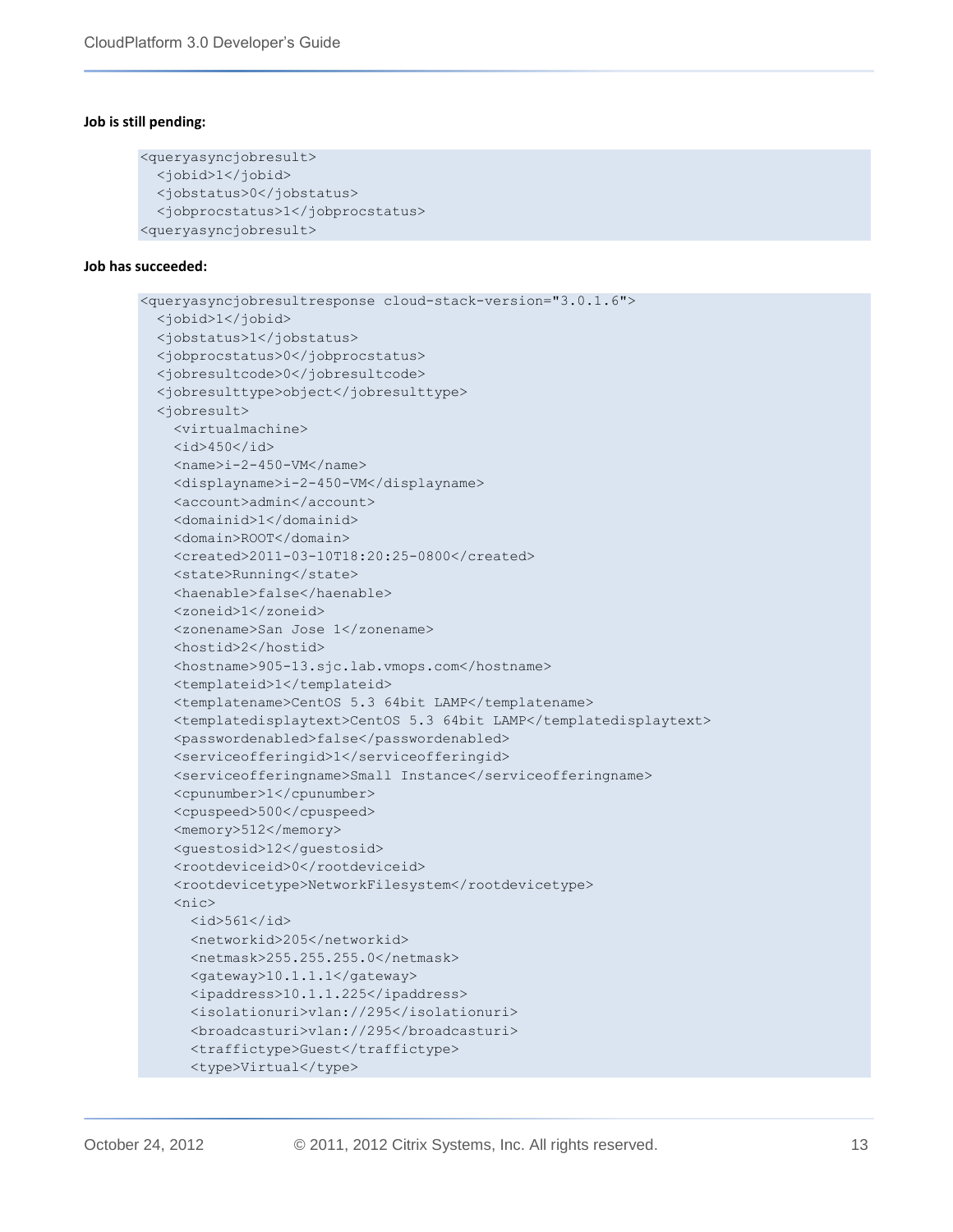```
 <isdefault>true</isdefault>
    \langle/nic\rangle <hypervisor>XenServer</hypervisor>
     </virtualmachine>
   </jobresult>
</queryasyncjobresultresponse>
```
#### **Job has failed:**

```
<queryasyncjobresult> 
   <jobid>1</jobid> 
   <jobstatus>2</jobstatus> 
   <jobprocstatus>0</jobprocstatus>
   <jobresultcode>551</jobresultcode>
   <jobresulttype>text</jobresulttype>
   <jobresult>
     Unable to deploy virtual machine id = 100 due to not enough capacity
   </jobresult> 
<queryasyncjobresult>
```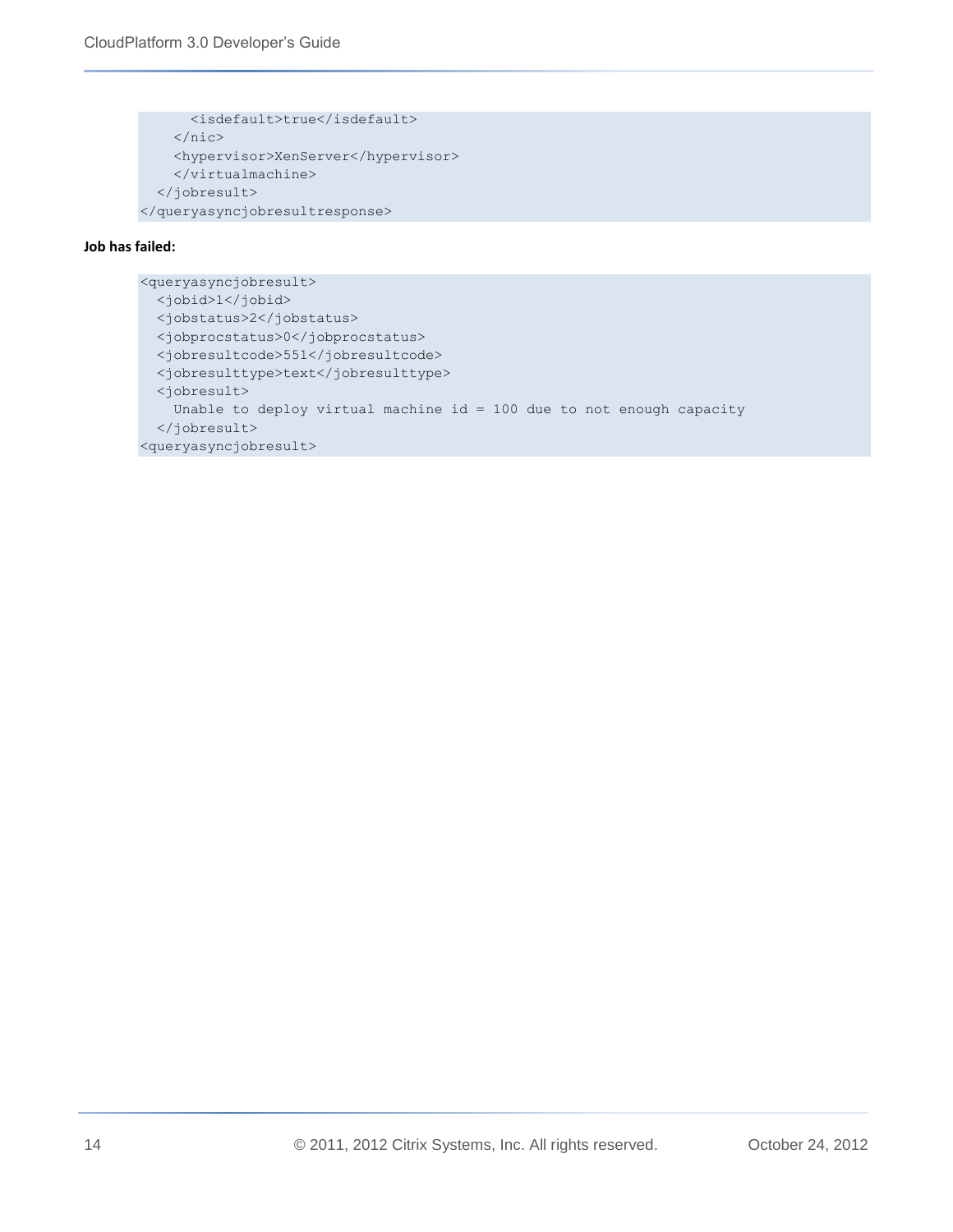# <span id="page-14-0"></span>**Working With Usage Data**

The Usage Server provides aggregated usage records which you can use to create billing integration for the CloudPlatform platform. The Usage Server works by taking data from the events log and creating summary usage records that you can access using the listUsageRecords API call.

The usage records show the amount of resources, such as VM run time or template storage space, consumed by guest instances. In the special case of bare metal instances, no template storage resources are consumed, but records showing zero usage are still included in the Usage Server's output.

The Usage Server runs at least once per day. It can be configured to run multiple times per day. Its behavior is controlled by configuration settings as described in the CloudPlatform Administration Guide.

### <span id="page-14-1"></span>**Usage Record Format**

### <span id="page-14-2"></span>**Virtual Machine Usage Record Format**

For running and allocated virtual machine usage, the following fields exist in a usage record.

- **account** name of the account
- **accountid** ID of the account
- **domainid** ID of the domain in which this account resides
- **zoneid** Zone where the usage occurred
- **description** A string describing what the usage record is tracking
- **usage** String representation of the usage, including the units of usage (e.g. 'Hrs' for VM running time)
- **usagetype** A number representing the usage type (se[e Usage Types](#page-19-0) on page [20\)](#page-19-0)
- **rawusage** A number representing the actual usage in hours
- **virtualMachineId** The ID of the virtual machine
- **name** The name of the virtual machine
- **Fig. 3** offeringid The ID of the service offering
- **►** templateid The ID of the template or the ID of the parent template. The parent template value is present when the current template was created from a volume.
- **usageid** Virtual machine ID
- **type** Hypervisor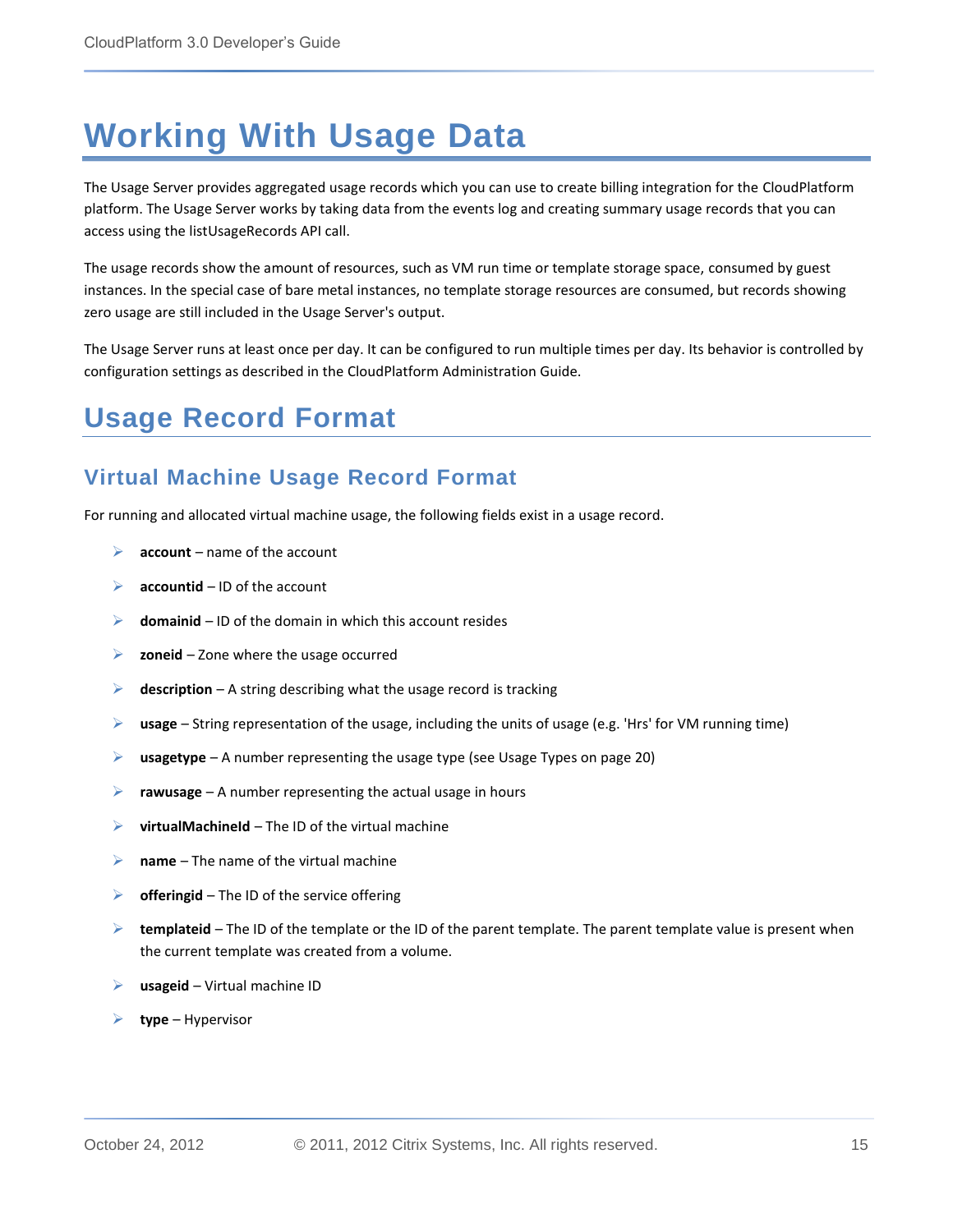**startdate, enddate** – The range of time for which the usage is aggregated; se[e Dates in the Usage Record](#page-20-1) on page [21](#page-20-1)

### <span id="page-15-0"></span>**Network Usage Record Format**

For network usage (bytes sent/received), the following fields exist in a usage record.

- **account** name of the account
- **accountid** ID of the account
- $\triangleright$  **domainid** ID of the domain in which this account resides
- **EX hetworkid** ID of the network for which the traffic was generated
- **zoneid** Zone where the usage occurred
- **description** A string describing what the usage record is tracking
- **usagetype** A number representing the usage type (see [Usage Types](#page-19-0) on page [20\)](#page-19-0)
- **rawusage** A number representing the actual usage in bytes
- **usageid** Device ID (virtual router ID or external device ID)
- **type** Device type (domain router, external load balancer, etc.)
- **startdate, enddate** The range of time for which the usage is aggregated; se[e Dates in the Usage Record](#page-20-1) on page [21](#page-20-1)

#### <span id="page-15-1"></span>**IP Address Usage Record Format**

For IP address usage the following fields exist in a usage record.

- **account** name of the account
- **accountid** ID of the account
- **domainid** the id of the domain in which this account resides
- **zoneid** the zone where the usage occurred
- **description** a string describing what the usage record is tracking
- **usage** String representation of the usage, including the units of usage
- **usagetype** a number representing the usage type (se[e Usage Types](#page-19-0) on page [20\)](#page-19-0)
- **rawusage** A number representing the actual usage in hours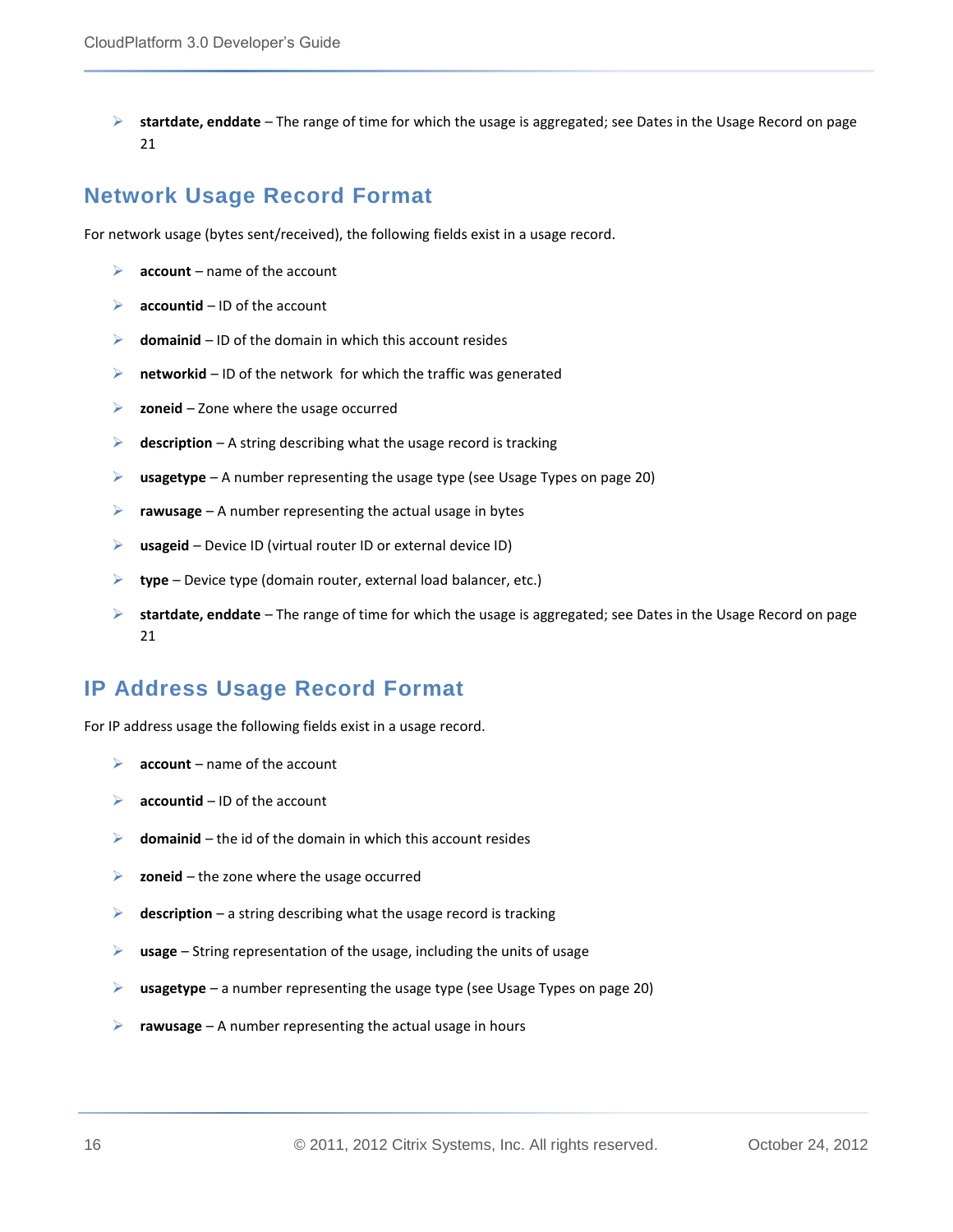- **usageid** IP address ID
- **startdate, enddate** The range of time for which the usage is aggregated; se[e Dates in the Usage Record](#page-20-1) on page [21](#page-20-1)
- **issourcenat** Whether source NAT is enabled for the IP address
- **iselastic**  True if the IP address is elastic.

#### <span id="page-16-0"></span>**Disk Volume Usage Record Format**

For disk volumes, the following fields exist in a usage record.

- **account** name of the account
- **accountid** ID of the account
- **domainid** ID of the domain in which this account resides
- **zoneid** Zone where the usage occurred
- **description** A string describing what the usage record is tracking
- **usage** String representation of the usage, including the units of usage ('Hrs' for hours )
- **usagetype** A number representing the usage type (see [Usage Types](#page-19-0) on page [20\)](#page-19-0)
- **rawusage** A number representing the actual usage in hours
- **offeringid** The ID of the disk offering
- **usageid** The volume ID
- **templateid** ROOT template ID
- **size** The amount of storage allocated
- **startdate, enddate** The range of time for which the usage is aggregated; se[e Dates in the Usage Record](#page-20-1) on page [21](#page-20-1)

#### <span id="page-16-1"></span>**Template, ISO, and Snapshot Usage Record Format**

- **account** name of the account
- **accountid** ID of the account
- **domainid** ID of the domain in which this account resides
- **zoneid** Zone where the usage occurred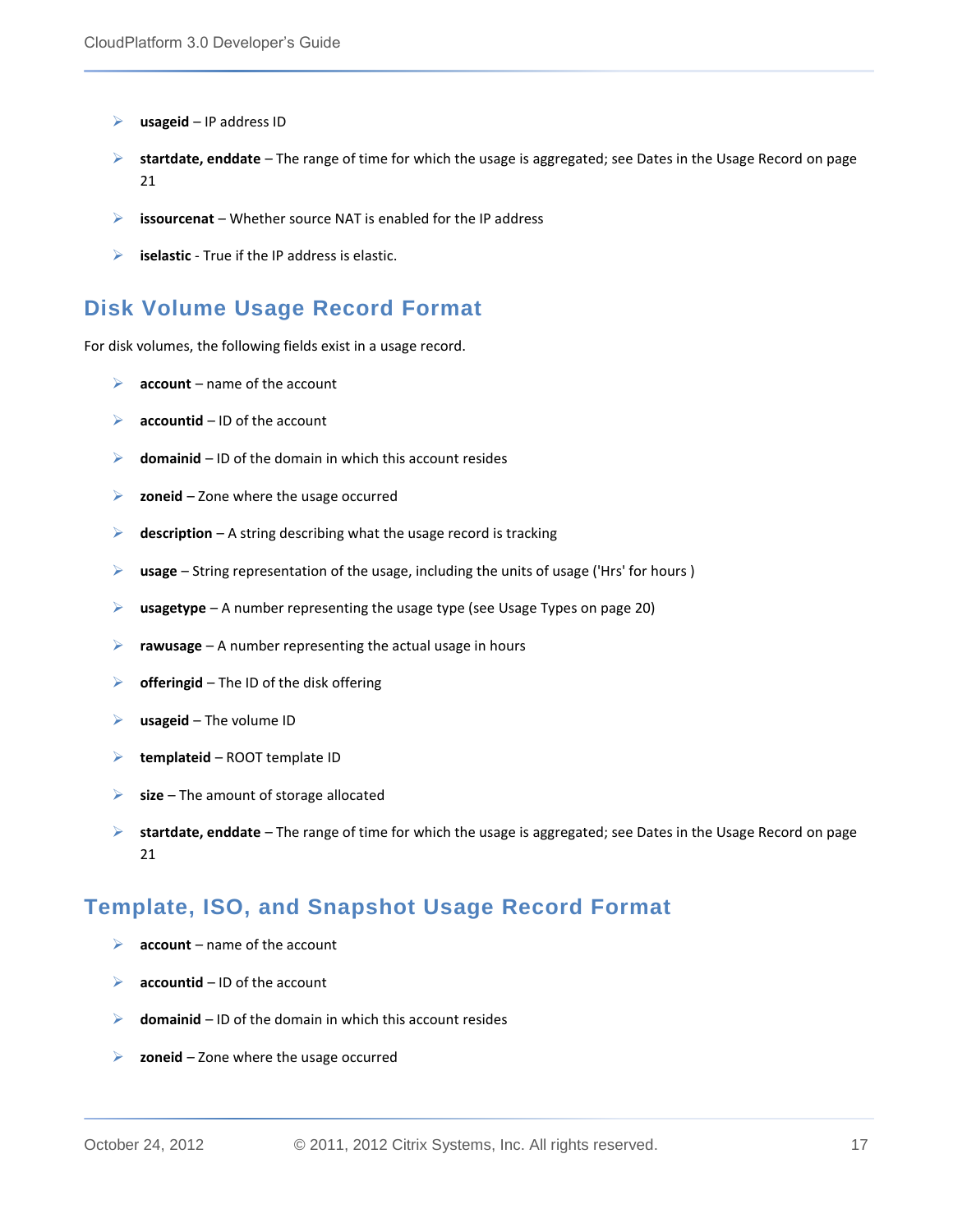- **description** A string describing what the usage record is tracking
- **usage** String representation of the usage, including the units of usage ('Hrs' for hours )
- **usagetype** A number representing the usage type (see [Usage Types](#page-19-0) on page [20\)](#page-19-0)
- **rawusage** A number representing the actual usage in hours
- **templateid** Included only for templates (usage type 7). Source template ID.
- **usageid** ID of the template, ISO, or snapshot
- **size** Size of the template, ISO, or snapshot
- **startdate, enddate** The range of time for which the usage is aggregated; se[e Dates in the Usage Record](#page-20-1) on page [21](#page-20-1)

#### <span id="page-17-0"></span>**Load Balancer Policy or Port Forwarding Rule Usage Record Format**

- **account** name of the account
- **accountid** ID of the account
- $\triangleright$  **domainid** ID of the domain in which this account resides
- **zoneid** Zone where the usage occurred
- **description** A string describing what the usage record is tracking
- **usage** String representation of the usage, including the units of usage ('Hrs' for hours )
- **usageid** ID of the load balancer policy or port forwarding rule
- **usagetype** A number representing the usage type (see [Usage Types](#page-19-0) on page [20\)](#page-19-0)
- **rawusage** A number representing the actual usage in hours
- **startdate, enddate** The range of time for which the usage is aggregated; see [Dates in the Usage Record](#page-20-1) on page [21](#page-20-1)

#### <span id="page-17-1"></span>**Network Offering Usage Record Format**

- **account** name of the account
- **accountid** ID of the account
- **domainid** ID of the domain in which this account resides
- **zoneid** Zone where the usage occurred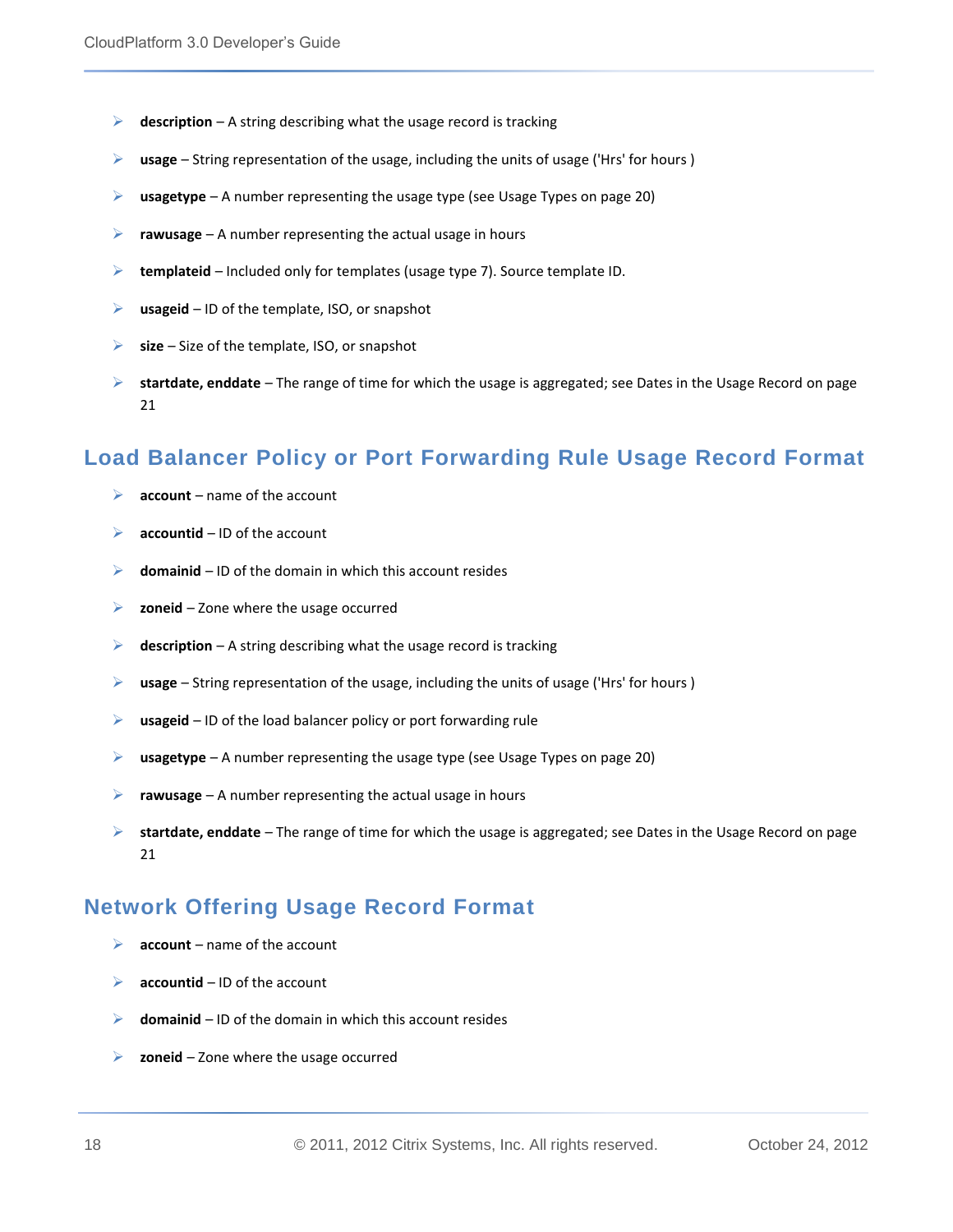- **description** A string describing what the usage record is tracking
- **usage** String representation of the usage, including the units of usage ('Hrs' for hours )
- **usagetype** A number representing the usage type (see [Usage Types](#page-19-0) on page [20\)](#page-19-0)
- **rawusage** A number representing the actual usage in hours
- **offeringid** Network offering ID
- **virtualMachineId** The ID of the virtual machine
- **isdefault** True if the default NIC uses this network offering
- **startdate, enddate** The range of time for which the usage is aggregated; se[e Dates in the Usage Record](#page-20-1) on page [21](#page-20-1)

### <span id="page-18-0"></span>**VPN User Usage Record Format**

- **account** name of the account
- **accountid** ID of the account
- **domainid** ID of the domain in which this account resides
- **zoneid** Zone where the usage occurred
- **description** A string describing what the usage record is tracking
- **usage** String representation of the usage, including the units of usage ('Hrs' for hours )
- **usageid** VPN user ID
- **usagetype** A number representing the usage type (see [Usage Types](#page-19-0) on page [20\)](#page-19-0)
- **rawusage** A number representing the actual usage in hours
- **startdate, enddate** The range of time for which the usage is aggregated; see [Dates in the Usage Record](#page-20-1) on page [21](#page-20-1)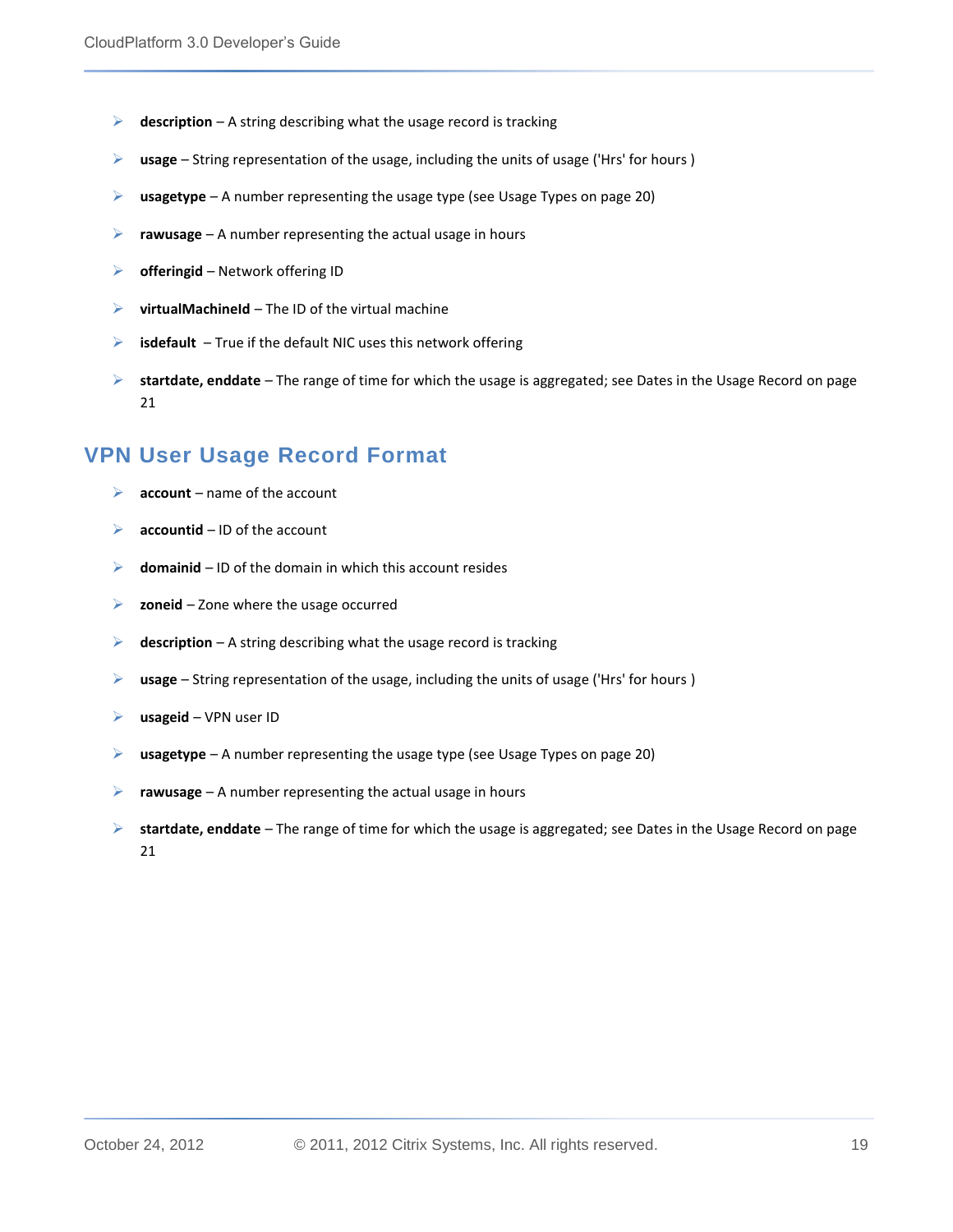### <span id="page-19-0"></span>**Usage Types**

The following table shows all usage types in CloudPlatform.

| <b>Type ID</b> | <b>Type Name</b>       | Description                                                                                                                                                                                             |
|----------------|------------------------|---------------------------------------------------------------------------------------------------------------------------------------------------------------------------------------------------------|
| 1              | RUNNING_VM             | Tracks the total running time of a VM per usage record period. If the VM<br>is upgraded during the usage period, you will get a separate Usage Record<br>for the new upgraded VM.                       |
| $\overline{2}$ | ALLOCATED_VM           | Tracks the total time the VM has been created to the time when it has<br>been destroyed. This usage type is also useful in determining usage for<br>specific templates such as Windows-based templates. |
| 3              | IP_ADDRESS             | Tracks the public IP address owned by the account.                                                                                                                                                      |
| 4              | NETWORK_BYTES_SENT     | Tracks the total number of bytes sent by all the VMs for an<br>account. Cloud.com does not currently track network traffic per VM.                                                                      |
| 5              | NETWORK_BYTES_RECEIVED | Tracks the total number of bytes received by all the VMs for an<br>account. Cloud.com does not currently track network traffic per VM.                                                                  |
| 6              | <b>VOLUME</b>          | Tracks the total time a disk volume has been created to the time when it<br>has been destroyed.                                                                                                         |
| 7              | <b>TEMPLATE</b>        | Tracks the total time a template (either created from a snapshot or<br>uploaded to the cloud) has been created to the time it has been<br>destroyed. The size of the template is also returned.         |
| 8              | <b>ISO</b>             | Tracks the total time an ISO has been uploaded to the time it has been<br>removed from the cloud. The size of the ISO is also returned.                                                                 |
| 9              | SNAPSHOT               | Tracks the total time from when a snapshot has been created to the time<br>it has been destroyed.                                                                                                       |
| 11             | LOAD_BALANCER_POLICY   | Tracks the total time a load balancer policy has been created to the time it<br>has been removed. Cloud.com does not track whether a VM has been<br>assigned to a policy.                               |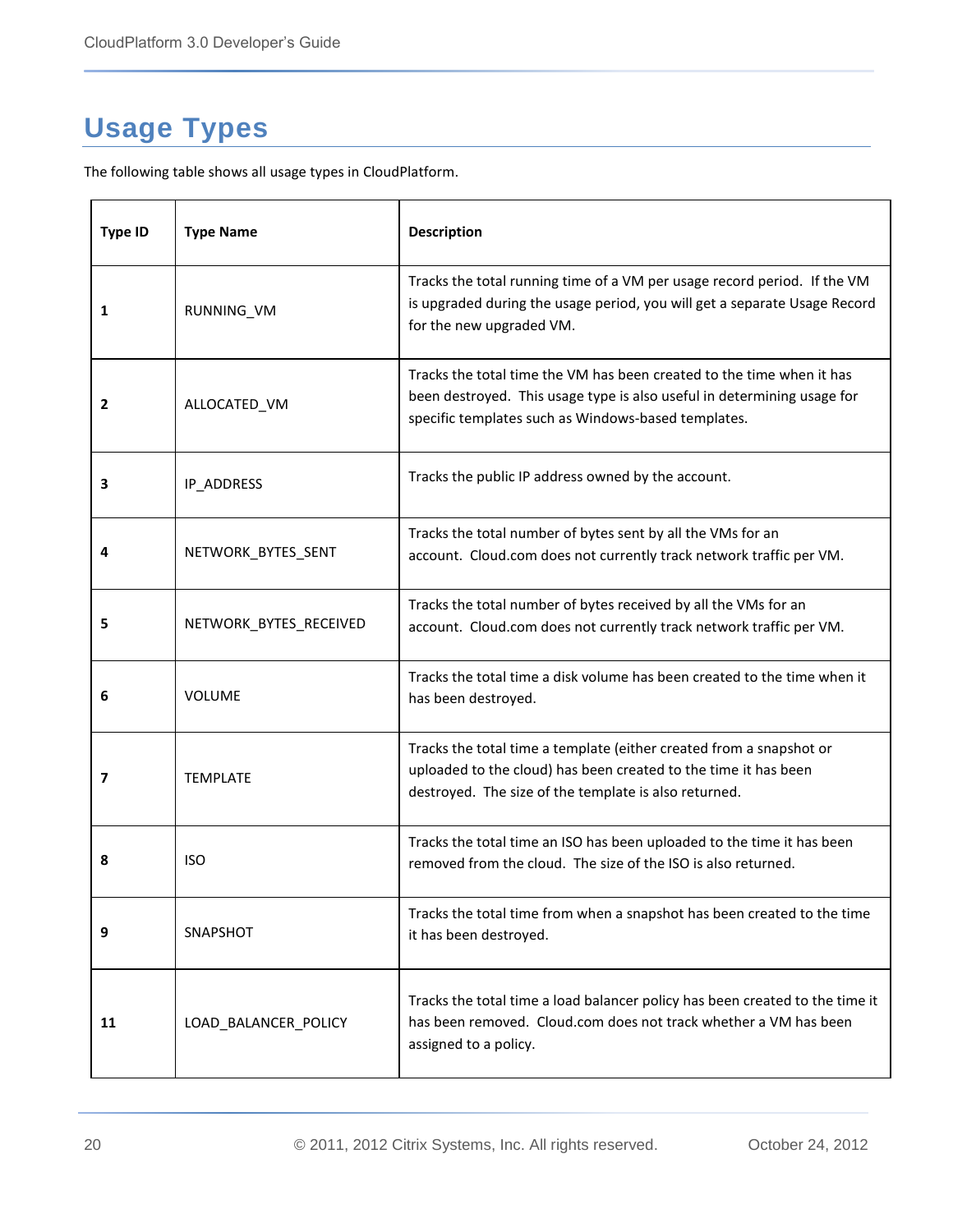| 12 | PORT FORWARDING RULE | Tracks the time from when a port forwarding rule was created until the<br>time it was removed. |
|----|----------------------|------------------------------------------------------------------------------------------------|
| 13 | NETWORK OFFERING     | The time from when a network offering was assigned to a VM until it is<br>removed.             |
| 14 | VPN USERS            | The time from when a VPN user is created until it is removed.                                  |

### <span id="page-20-0"></span>**Example response from listUsageRecords**

```
<listusagerecordsresponse>
   <count>1816</count>
   <usagerecord>
     <account>user5</account>
     <accountid>10004</accountid>
     <domainid>1</domainid>
     <zoneid>1</zoneid>
     <description>
      i-3-4-WC running time (ServiceOffering: 1) (Template: 3)
     </description>
     <usage>2.95288 Hrs</usage>
     <usagetype>1</usagetype>
     <rawusage>2.95288</rawusage>
     <virtualmachineid>4</virtualmachineid>
   <name>i-3-4-WC</name> <offeringid>1</offeringid>
    <templateid>3</templateid>
     <usageid>245554</usageid>
     <type>XenServer</type>
     <startdate>2009-09-15T00:00:00-0700</startdate>
     <enddate>2009-09-18T16:14:26-0700</enddate>
   </usagerecord>
    … (1,815 more usage records)
</listusagerecordsresponse>
```
### <span id="page-20-1"></span>**Dates in the Usage Record**

Usage records include a start date and an end date. These dates define the period of time for which the raw usage number was calculated. If daily aggregation is used, the start date is midnight on the day in question and the end date is 23:59:59 on the day in question (with one exception; see below). A virtual machine could have been deployed at noon on that day, stopped at 6pm on that day, then started up again at 11pm. When usage is calculated on that day, there will be 7 hours of running VM usage (usage type 1) and 12 hours of allocated VM usage (usage type 2). If the same virtual machine runs for the entire next day, there will 24 hours of both running VM usage (type 1) and allocated VM usage (type 2).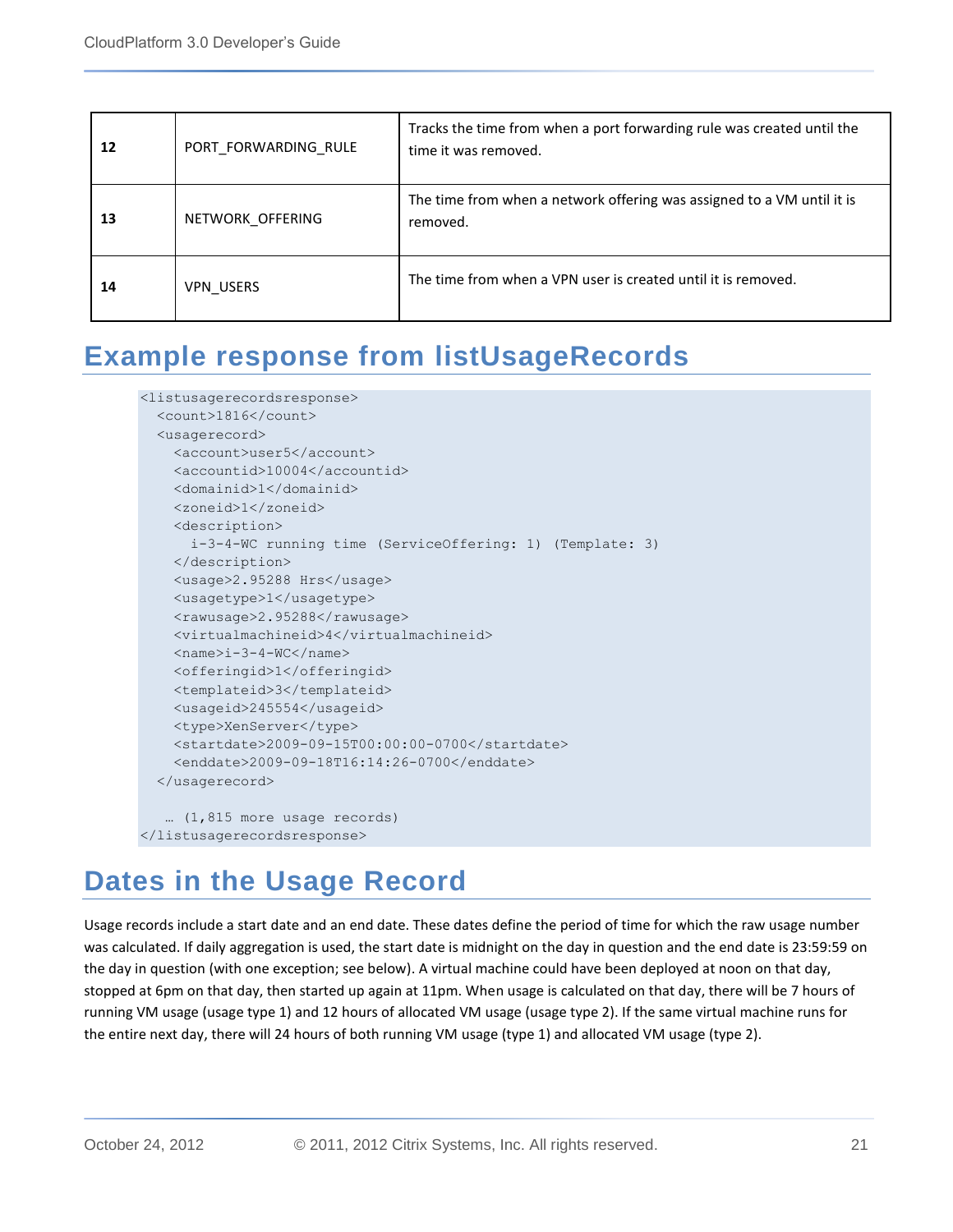**Note:** The start date is not the time a virtual machine was started, and the end date is not the time when a virtual machine was stopped. The start and end dates give the time range within which usage was calculated.

For network usage, the start date and end date again define the range in which the number of bytes transferred was calculated. If a user downloads 10 MB and uploads 1 MB in one day, there will be two records, one showing the 10 megabytes received and one showing the 1 megabyte sent.

There is one case where the start date and end date do not correspond to midnight and 11:59:59pm when daily aggregation is used. This occurs only for network usage records. When the usage server has more than one day's worth of unprocessed data, the old data will be included in the aggregation period. The start date in the usage record will show the date and time of the earliest event. For other types of usage, such as IP addresses and VMs, the old unprocessed data is not included in daily aggregation.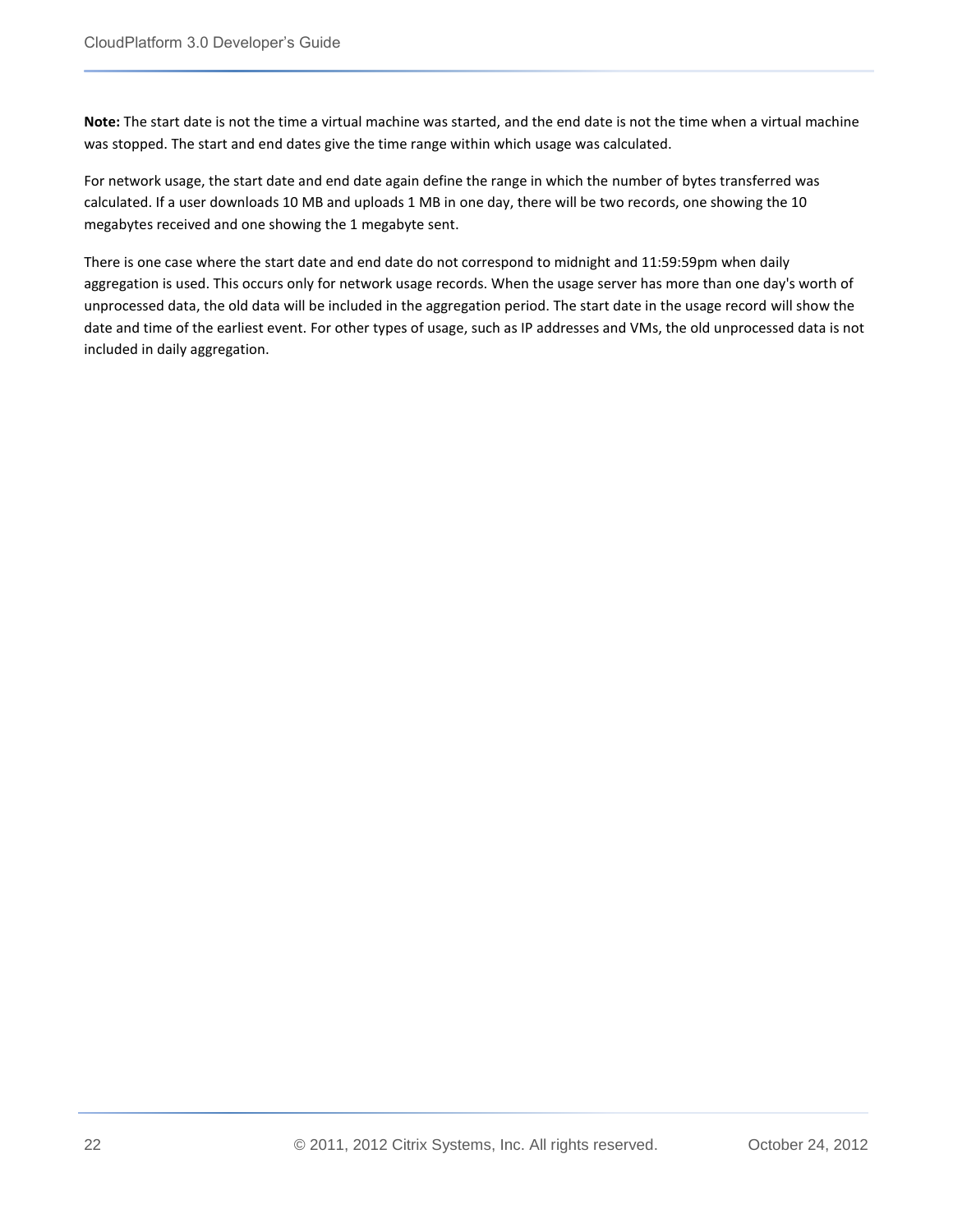# <span id="page-22-0"></span>**Event Types**

The following is the full list of event types. The current events can be found by calling listEvents.

VM.CREATE VM.DESTROY VM.START VM.STOP VM.REBOOT VM.UPGRADE VM.RESETPASSWORD ROUTER.CREATE ROUTER.DESTROY ROUTER.START ROUTER.STOP ROUTER.REBOOT ROUTER.HA PROXY.CREATE PROXY.DESTROY PROXY.START PROXY.STOP PROXY.REBOOT PROXY.HA VNC.CONNECT VNC.DISCONNECT NET.IPASSIGN NET.IPRELEASE NET.RULEADD NET.RULEDELETE NET.RULEMODIFY NETWORK.CREATE NETWORK.DELETE LB.ASSIGN.TO.RULE LB.REMOVE.FROM.RULE LB.CREATE LB.DELETE LB.UPDATE USER.LOGIN USER.LOGOUT USER.CREATE USER.DELETE USER.UPDATE USER.DISABLE TEMPLATE.CREATE TEMPLATE.DELETE TEMPLATE.UPDATE TEMPLATE.COPY TEMPLATE.DOWNLOAD.START TEMPLATE.DOWNLOAD.SUCCESS TEMPLATE.DOWNLOAD.FAILED

TEMPLATE.EXTRACT TEMPLATE.UPLOAD TEMPLATE.CLEANUP VOLUME.CREATE VOLUME.DELETE VOLUME.ATTACH VOLUME.DETACH VOLUME.EXTRACT VOLUME.UPLOAD SERVICEOFFERING.CREATE SERVICEOFFERING.UPDATE SERVICEOFFERING.DELETE DOMAIN.CREATE DOMAIN.DELETE DOMAIN.UPDATE SNAPSHOT.CREATE SNAPSHOT.DELETE SNAPSHOTPOLICY.CREATE SNAPSHOTPOLICY.UPDATE SNAPSHOTPOLICY.DELETE ISO.CREATE ISO.DELETE ISO.COPY ISO.ATTACH ISO.DETACH ISO.EXTRACT ISO.UPLOAD SERVICE.OFFERING.CREATE SERVICE.OFFERING.EDIT SERVICE.OFFERING.DELETE DISK.OFFERING.CREATE DISK.OFFERING.EDIT DISK.OFFERING.DELETE NETWORK.OFFERING.CREATE NETWORK.OFFERING.EDIT NETWORK.OFFERING.DELETE POD.CREATE POD.EDIT POD.DELETE ZONE.CREATE ZONE.EDIT ZONE.DELETE VLAN.IP.RANGE.CREATE VLAN.IP.RANGE.DELETE CONFIGURATION.VALUE.EDIT SG.AUTH.INGRESS

SG.REVOKE.INGRESS HOST.RECONNECT MAINT.CANCEL MAINT.CANCEL.PS MAINT.PREPARE MAINT.PREPARE.PS VPN.REMOTE.ACCESS.CREATE VPN.REMOTE.ACCESS.DESTROY VPN.USER.ADD VPN.USER.REMOVE NETWORK.RESTART UPLOAD.CUSTOM.CERTIFICATE STATICNAT.ENABLE STATICNAT.DISABLE SSVM.CREATE SSVM.DESTROY SSVM.START SSVM.STOP SSVM.REBOOT SSVM.H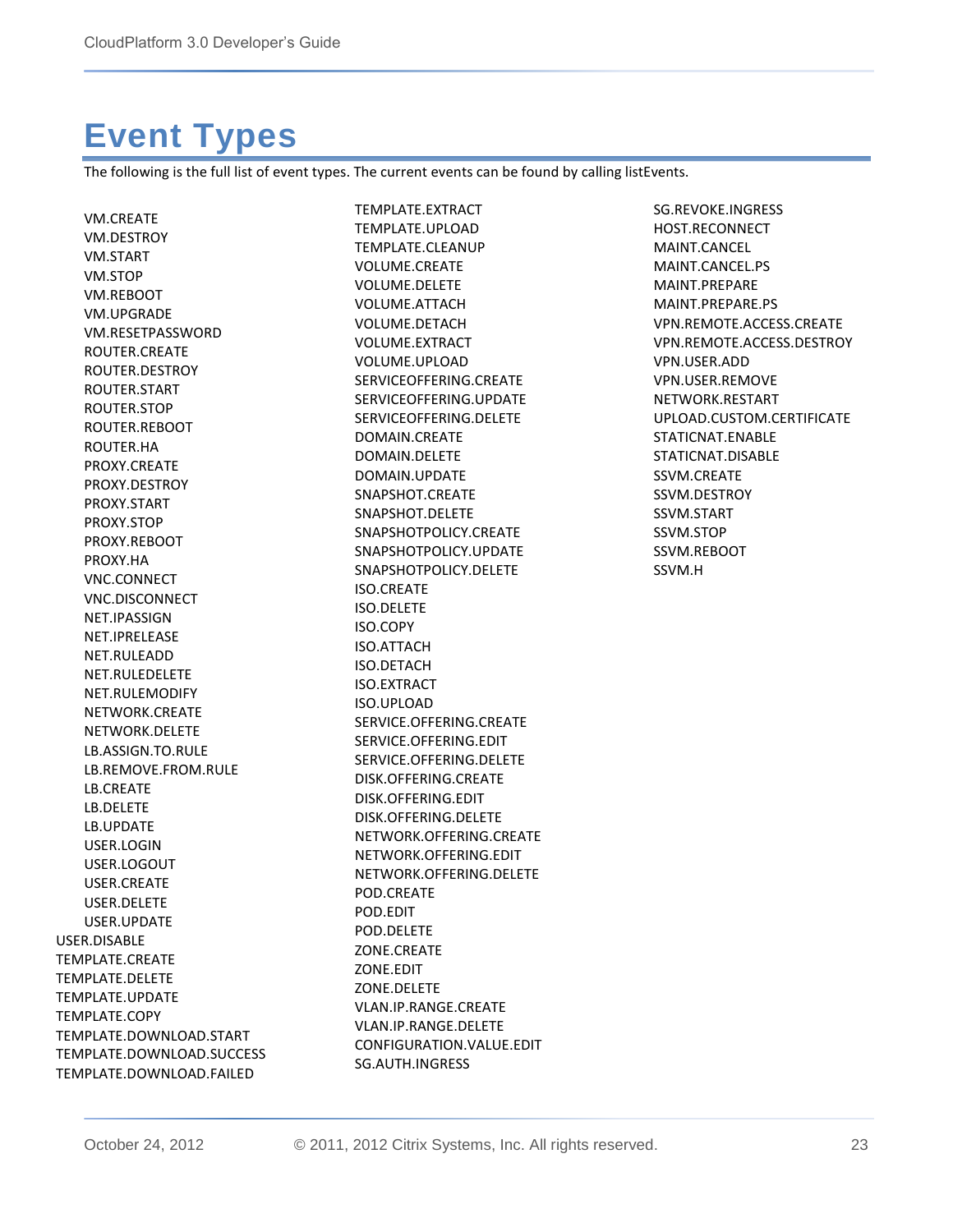# <span id="page-23-0"></span>**Alerts**

The following is the list of alert type numbers. The current alerts can be found by calling listAlerts.

```
MEMORY = 0
CPU = 1STORAGE =2
STORAGE_ALLOCATED = 3
PUBLIC_IP = 4
PRIVATE IP = 5
HOST = 6USERVM = 7DOMAIN_ROUTER = 8
CONSOLE_PROXY = 9
ROUTING = 10// lost connection to default route (to the gateway)
STORAGE_MISC = 11 // lost connection to default route (to the gateway)
USAGE SERVER = 12 // lost connection to default route (to the gateway)
MANAGMENT NODE = 13 // lost connection to default route (to the gateway)
DOMAIN_ROUTER_MIGRATE = 14
CONSOLE_PROXY_MIGRATE = 15
USERVM_MIGRATE = 16
VLAN = 17SSVM = 18USAGE_SERVER_RESULT = 19
STORAGE DELETE = 20;
UPDATE RESOURCE COUNT = 21; //Generated when we fail to update the resource count
USAGE_SANITY_RESULT = 22;DIRECT ATTACHED PUBLIC IP = 23;
LOCAL STORAGE = 24;RESOURCE LIMIT EXCEEDED = 25; //Generated when the resource limit exceeds the limit.
Currently used for recurring snapshots only
```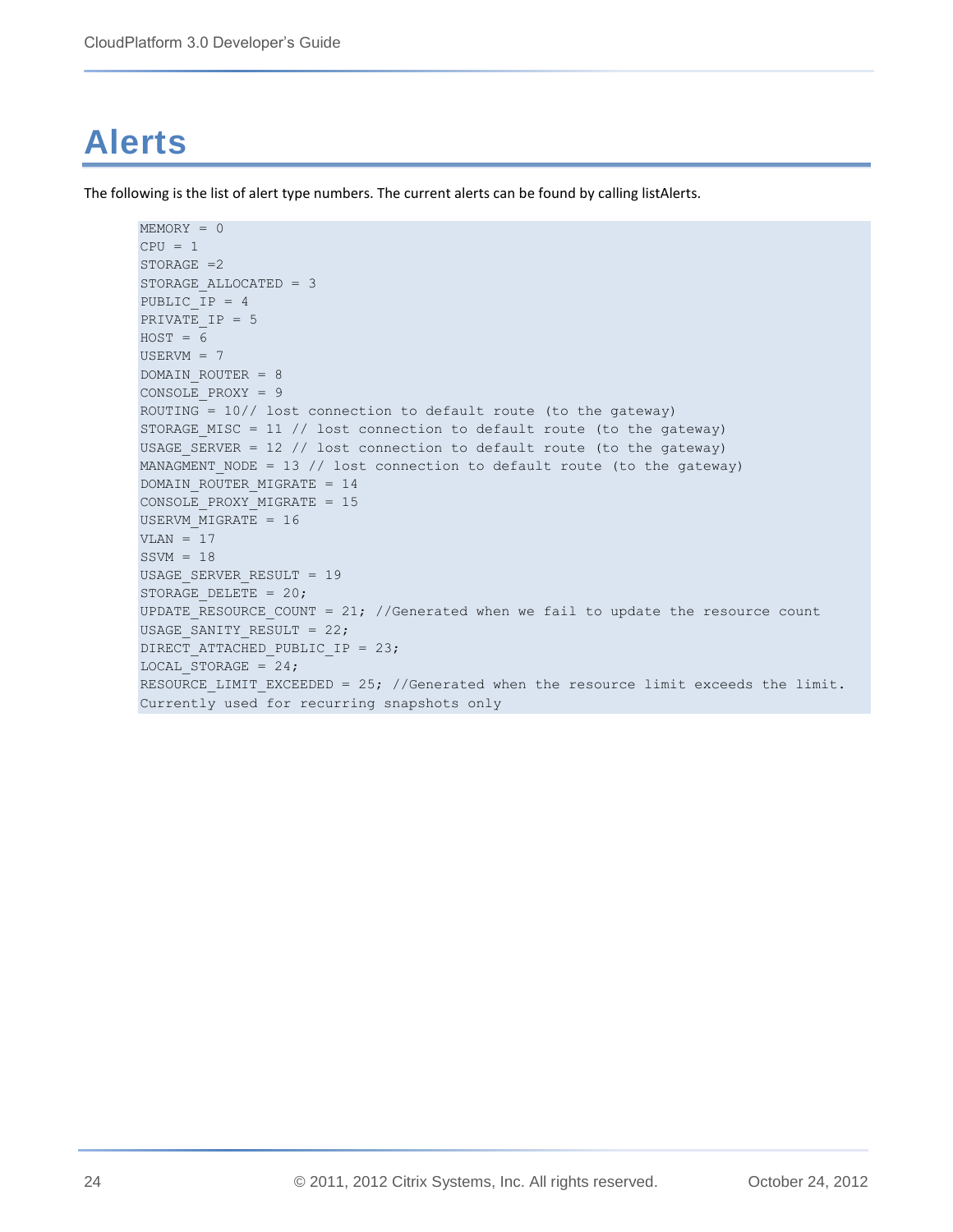# <span id="page-24-0"></span>**Time Zones**

The following time zone identifiers are accepted by the CloudPlatform API. There are several places that have a time zone as a required or optional parameter. These include scheduling recurring snapshots, creating a user, and specifying the usage time zone in the Configuration table.

Etc/GMT+12 Etc/GMT+11 Pacific/Samoa Pacific/Honolulu US/Alaska America/Los\_Angeles Mexico/BajaNorte US/Arizona US/Mountain America/Chihuahua America/Chicago America/Costa\_Rica America/Mexico\_City Canada/Saskatchewan America/Bogota America/New\_York America/Caracas America/Asuncion America/Cuiaba America/Halifax

America/La\_Paz America/Santiago America/St\_Johns America/Araguaina America/Argentina/Buenos\_Aires America/Cayenne America/Godthab America/Montevideo Etc/GMT+2 Atlantic/Azores Atlantic/Cape\_Verde Africa/Casablanca Etc/UTC Atlantic/Reykjavik Europe/London **CET** Europe/Bucharest Africa/Johannesburg Asia/Beirut Africa/Cairo

Asia/Jerusalem Europe/Minsk Europe/Moscow Africa/Nairobi Asia/Karachi Asia/Kolkata Asia/Bangkok Asia/Shanghai Asia/Kuala\_Lumpur Australia/Perth Asia/Taipei Asia/Tokyo Asia/Seoul Australia/Adelaide Australia/Darwin Australia/Brisbane Australia/Canberra Pacific/Guam Pacific/Auckland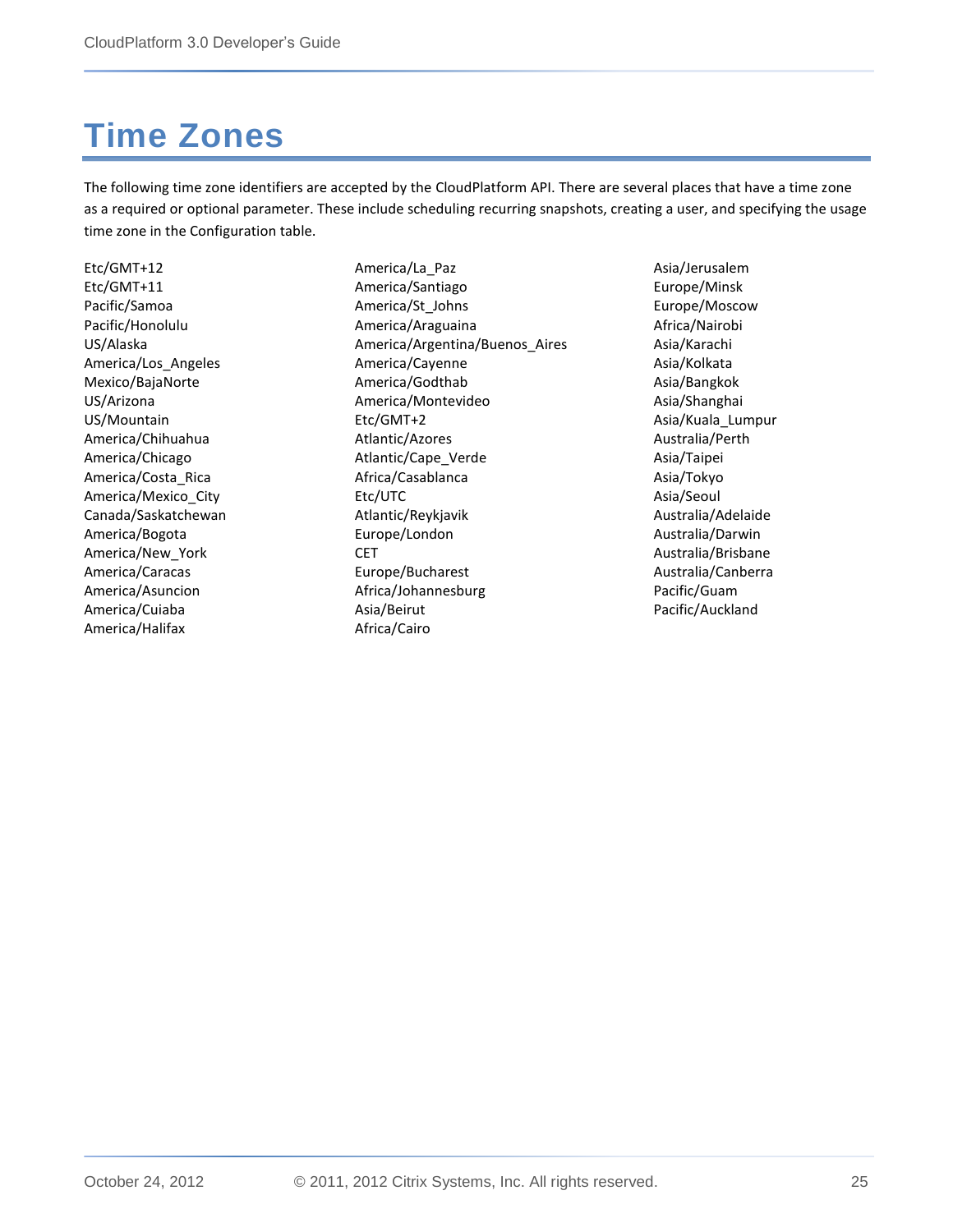# <span id="page-25-0"></span>**What's New?**

The following describes any new major features of each CloudPlatform version as it applies to API usage.

### <span id="page-25-1"></span>**What's New in 3.0.x?**

### <span id="page-25-2"></span>**Enabling Port 8096**

Port 8096, which allows API calls without authentication, is closed and disabled by default on any fresh 3.0.1 installations. You can enable 8096 (or another port) for this purpose as follows:

- **1.** Ensure that the first Management Server is installed and running.
- **2.** Set the global configuration parameter integration.api.port to the desired port.
- **3.** Restart the Management Server.
- **4.** On the Management Server host machine, create an iptables rule allowing access to that port.

### <span id="page-25-3"></span>**Stopped VM**

CloudPlatform now supports creating a VM without starting it. You can determine whether the VM needs to be started as part of the VM deployment. A VM can now be deployed in two ways: create and start a VM (the default method); or create a VM and leave it in the stopped state.

A new request parameter, startVM, is introduced in the deployVm API to support the stopped VM feature.

The possible values are:

- $\triangleright$  true The VM starts as a part of the VM deployment.
- false The VM is left in the stopped state at the end of the VM deployment.

The default value is true.

### <span id="page-25-4"></span>**Change to Behavior of List Commands**

There was a major change in how our List\* API commands work in CloudStack 3.0 compared to 2.2.x. The rules below apply only for managed resources – those that belong to an account, domain, or project. They are irrelevant for the List\* commands displaying unmanaged (system) resources, such as hosts, clusters, and external network resources.

When no parameters are passed in to the call, the caller sees only resources owned by the caller (even when the caller is the administrator). Previously, the administrator saw everyone else's resources by default.

When accountName and domainId are passed in:

- The caller sees the resources dedicated to the account specified.
- If the call is executed by a regular user, the user is authorized to specify only the user's own account and domainId.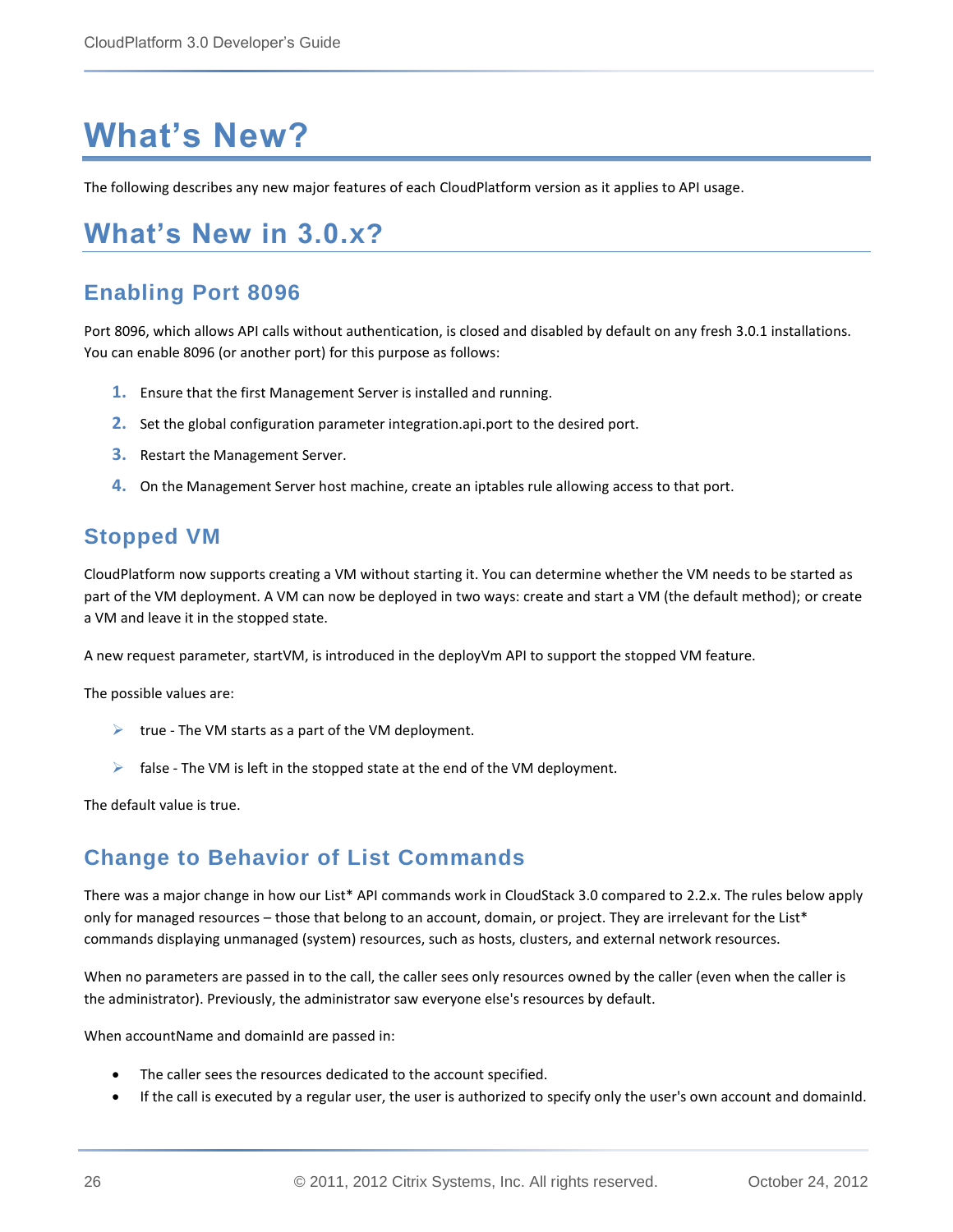If the caller is a domain administrator, CloudStack performs an authorization check to see whether the caller is permitted to view resources for the given account and domainId.

When projectId is passed in, only resources belonging to that project are listed.

When domainId is passed in, the call returns only resources belonging to the domain specified. To see the resources of subdomains, use the parameter isRecursive=true. Again, the regular user can see only resources owned by that user, the root administrator can list anything, and a domain administrator is authorized to see only resources of the administrator's own domain and subdomains.

To see all resources the caller is authorized to see, except for Project resources, use the parameter listAll=true.

To see all Project resources the caller is authorized to see, use the parameter projectId=-1.

There is one API command that doesn't fall under the rules above completely: the listTemplates command. This command has its own flags defining the list rules:

| listTemplates Flag | <b>Description</b>                                                                                        |  |
|--------------------|-----------------------------------------------------------------------------------------------------------|--|
| featured           | Returns templates that have been marked as featured and public                                            |  |
| self               | Returns templates that have been registered or created by the calling user                                |  |
| selfexecutable     | Same as self, but only returns templates that are ready to be deployed with                               |  |
| sharedexecutable   | Ready templates that have been granted to the calling user by another user                                |  |
| executable         | Templates that are owned by the calling user, or public templates, that can be used to deploy a<br>new VM |  |
| community          | Returns templates that have been marked as public but not featured                                        |  |
| all                | Returns all templates (only usable by admins)                                                             |  |

The CloudPlatform UI on a general view will display all resources that the logged-in user is authorized to see, except for project resources. To see the project resources, select the project view.

### <span id="page-26-0"></span>**Removed API commands**

- $\triangleright$  createConfiguration (Adds configuration value)
- configureSimulator (Configures simulator)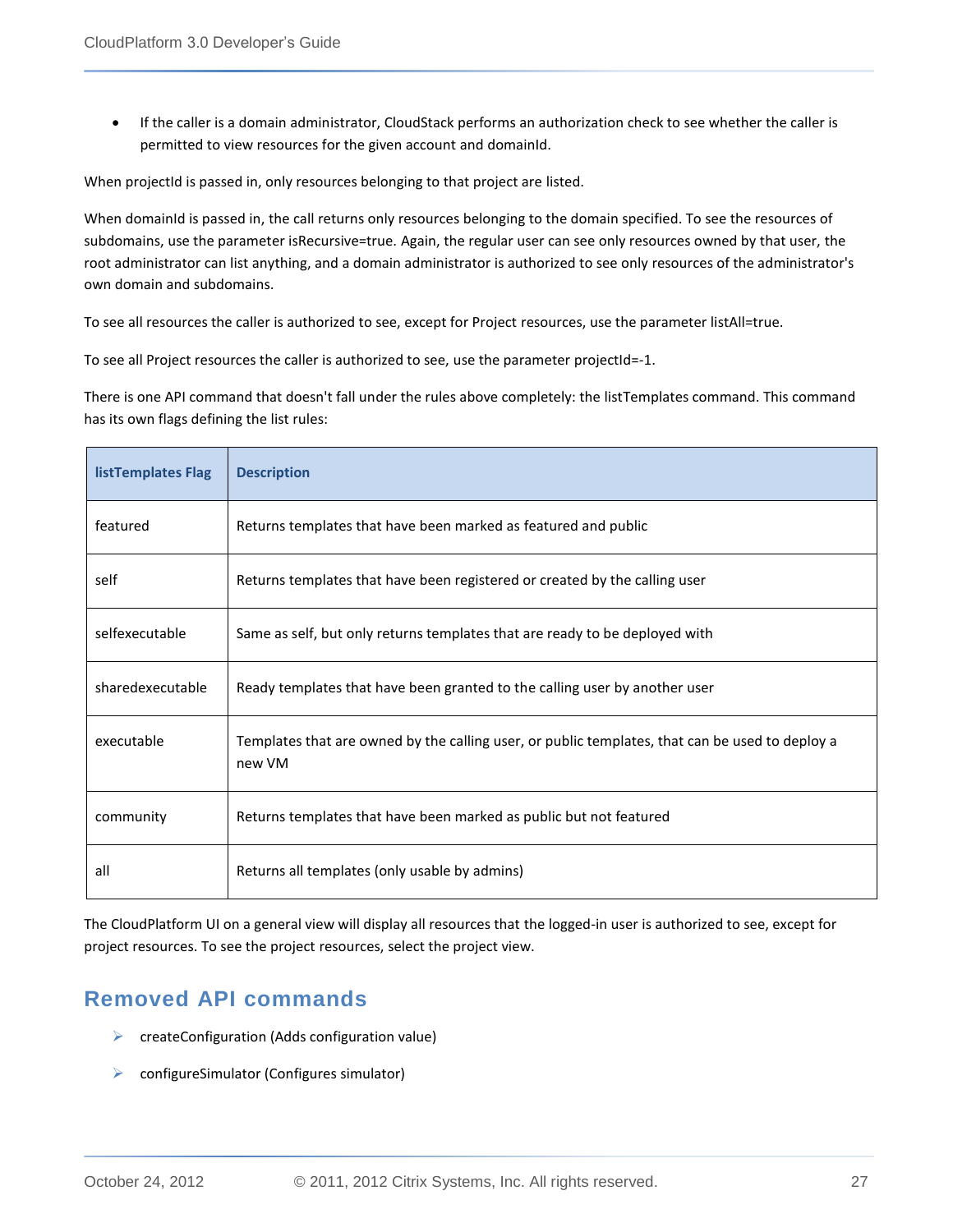### <span id="page-27-0"></span>**Added API commands**

#### Added in 3.0.3:

- enableCiscoNexusVSM (Enables Nexus 1000v dvSwitch in CloudPlatform.)
- disableCiscoNexusVSM (Disables Nexus 1000v dvSwitch in CloudPlatform.)
- deleteCiscoNexusVSM (Deletes Nexus 1000v dvSwitch in CloudPlatform.)
- $\triangleright$  listCiscoNexusVSMs (Lists the control VLAN ID, packet VLAN ID, and data VLAN ID, as well as the IP address of the Nexus 1000v dvSwitch.)
- markDefaultZoneForAccount (Marks a default zone for the current account.)
- $\triangleright$  uploadVolume (Uploads a data disk to a VM)

#### Added in 3.0.2:

changeServiceForSystemVm

Changes the service offering for a system VM (console proxy or secondary storage). The system VM must be in a "Stopped" state for this command to take effect.

#### Added in 3.0.1:

 $\blacktriangleright$  IdapRemove (Remove the LDAP context for this site.)

#### Added in 3.0.0:

- ▶ assignVirtualMachine (Move a user VM to another user under same domain.)
- $\triangleright$  restoreVirtualMachine (Restore a VM to original template or specific snapshot)
- createLBStickinessPolicy (Creates a Load Balancer stickiness policy )
- deleteLBStickinessPolicy (Deletes a LB stickiness policy.)
- $\triangleright$  listLBStickinessPolicies (Lists LBStickiness policies.)
- $\triangleright$  IdapConfig (Configure the LDAP context for this site.)
- $\triangleright$  addSwift (Adds Swift.)
- $\triangleright$  listSwifts (List Swift.)
- $\triangleright$  migrateVolume (Migrate volume)
- updateStoragePool (Updates a storage pool.)
- $\triangleright$  authorizeSecurityGroupEgress (Authorizes a particular egress rule for this security group)
- $\triangleright$  revokeSecurityGroupEgress (Deletes a particular egress rule from this security group)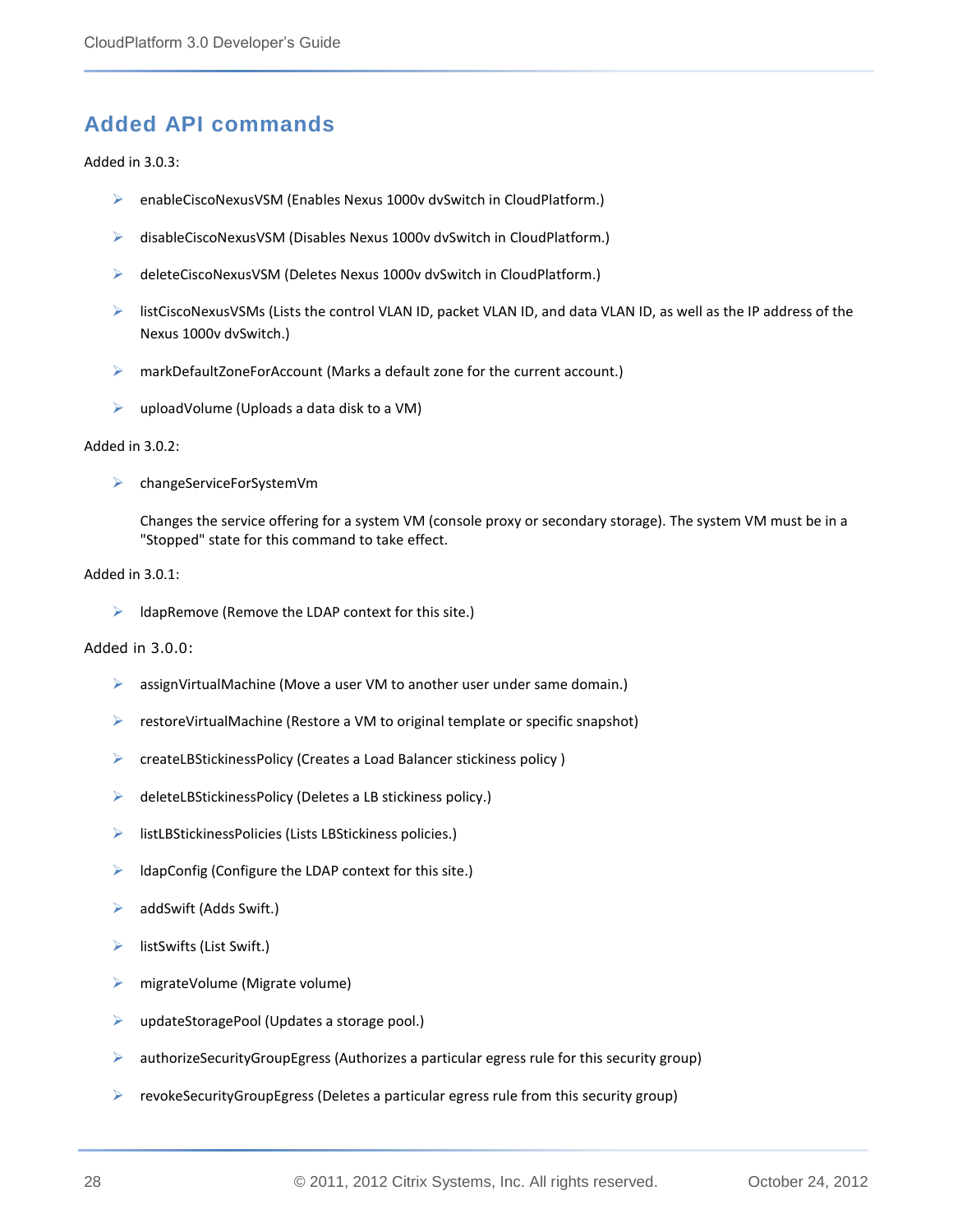- $\triangleright$  createNetworkOffering (Creates a network offering.)
- deleteNetworkOffering (Deletes a network offering.)
- $\triangleright$  createProject (Creates a project)
- $\triangleright$  deleteProject (Deletes a project)
- $\triangleright$  updateProject (Updates a project)
- activateProject (Activates a project)
- $\triangleright$  suspendProject (Suspends a project)
- $\triangleright$  listProjects (Lists projects and provides detailed information for listed projects)
- $\triangleright$  addAccountToProject (Adds acoount to a project)
- $\triangleright$  deleteAccountFromProject (Deletes account from the project)
- $\triangleright$  listProjectAccounts (Lists project's accounts)
- $\triangleright$  listProjectInvitations (Lists an account's invitations to join projects)
- $\triangleright$  updateProjectInvitation (Accepts or declines project invitation)
- $\triangleright$  deleteProjectInvitation (Deletes a project invitation)
- $\triangleright$  updateHypervisorCapabilities (Updates a hypervisor capabilities.)
- $\triangleright$  listHypervisorCapabilities (Lists all hypervisor capabilities.)
- $\triangleright$  createPhysicalNetwork (Creates a physical network)
- $\triangleright$  deletePhysicalNetwork (Deletes a Physical Network.)
- $\triangleright$  listPhysicalNetworks (Lists physical networks)
- $\triangleright$  updatePhysicalNetwork (Updates a physical network)
- listSupportedNetworkServices (Lists all network services provided by CloudPlatform or for the given Provider.)
- $\triangleright$  addNetworkServiceProvider (Adds a network serviceProvider to a physical network)
- ▶ deleteNetworkServiceProvider (Deletes a Network Service Provider.)
- $\triangleright$  listNetworkServiceProviders (Lists network serviceproviders for a given physical network.)
- $\triangleright$  updateNetworkServiceProvider (Updates a network serviceProvider of a physical network)
- $\triangleright$  addTrafficType (Adds traffic type to a physical network)
- $\triangleright$  deleteTrafficType (Deletes traffic type of a physical network)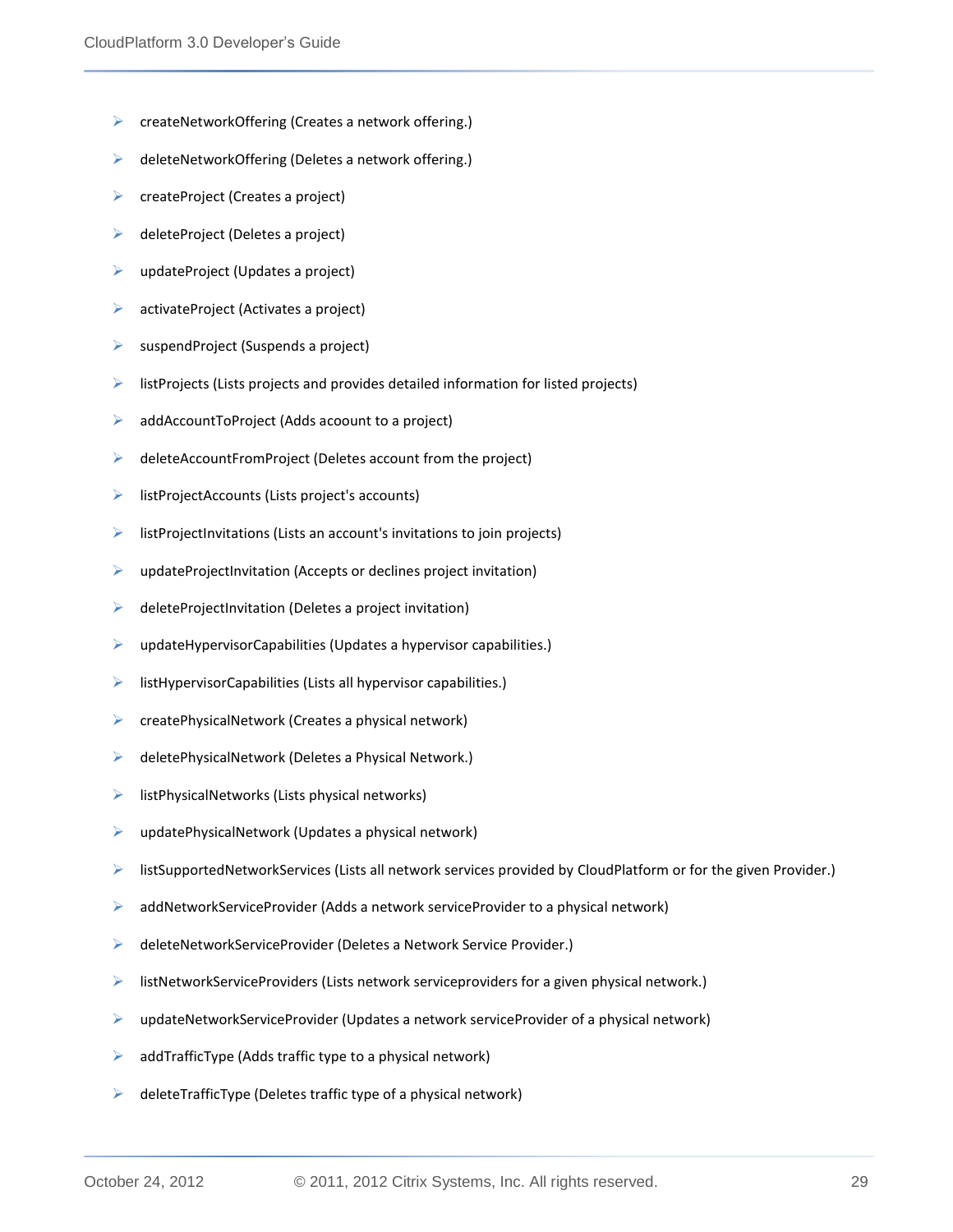- $\triangleright$  listTrafficTypes (Lists traffic types of a given physical network.)
- $\triangleright$  updateTrafficType (Updates traffic type of a physical network)
- $\triangleright$  listTrafficTypeImplementors (Lists implementors of implementor of a network traffic type or implementors of all network traffic types)
- createStorageNetworkIpRange (Creates a Storage network IP range.)
- deleteStorageNetworkIpRange (Deletes a storage network IP Range.)
- listStorageNetworkIpRange (List a storage network IP range.)
- $\triangleright$  updateStorageNetworkIpRange (Update a Storage network IP range, only allowed when no IPs in this range have been allocated.)
- $\triangleright$  listUsageTypes (List Usage Types)
- addF5LoadBalancer (Adds a F5 BigIP load balancer device)
- configureF5LoadBalancer (configures a F5 load balancer device)
- deleteF5LoadBalancer ( delete a F5 load balancer device)
- $\triangleright$  listF5LoadBalancers (lists F5 load balancer devices)
- $\triangleright$  listF5LoadBalancerNetworks (lists network that are using a F5 load balancer device)
- $\triangleright$  addSrxFirewall (Adds a SRX firewall device)
- $\triangleright$  deleteSrxFirewall ( delete a SRX firewall device)
- configureSrxFirewall (Configures a SRX firewall device)
- $\triangleright$  listSrxFirewalls (lists SRX firewall devices in a physical network)
- $\triangleright$  listSrxFirewallNetworks (lists network that are using SRX firewall device)
- addNetscalerLoadBalancer (Adds a netscaler load balancer device)
- $\triangleright$  deleteNetscalerLoadBalancer ( delete a netscaler load balancer device)
- configureNetscalerLoadBalancer (configures a netscaler load balancer device)
- $\triangleright$  listNetscalerLoadBalancers (lists netscaler load balancer devices)
- $\triangleright$  listNetscalerLoadBalancerNetworks (lists network that are using a netscaler load balancer device)
- $\triangleright$  createVirtualRouterElement (Create a virtual router element.)
- $\triangleright$  configureVirtualRouterElement (Configures a virtual router element.)
- $\triangleright$  listVirtualRouterElements (Lists all available virtual router elements.)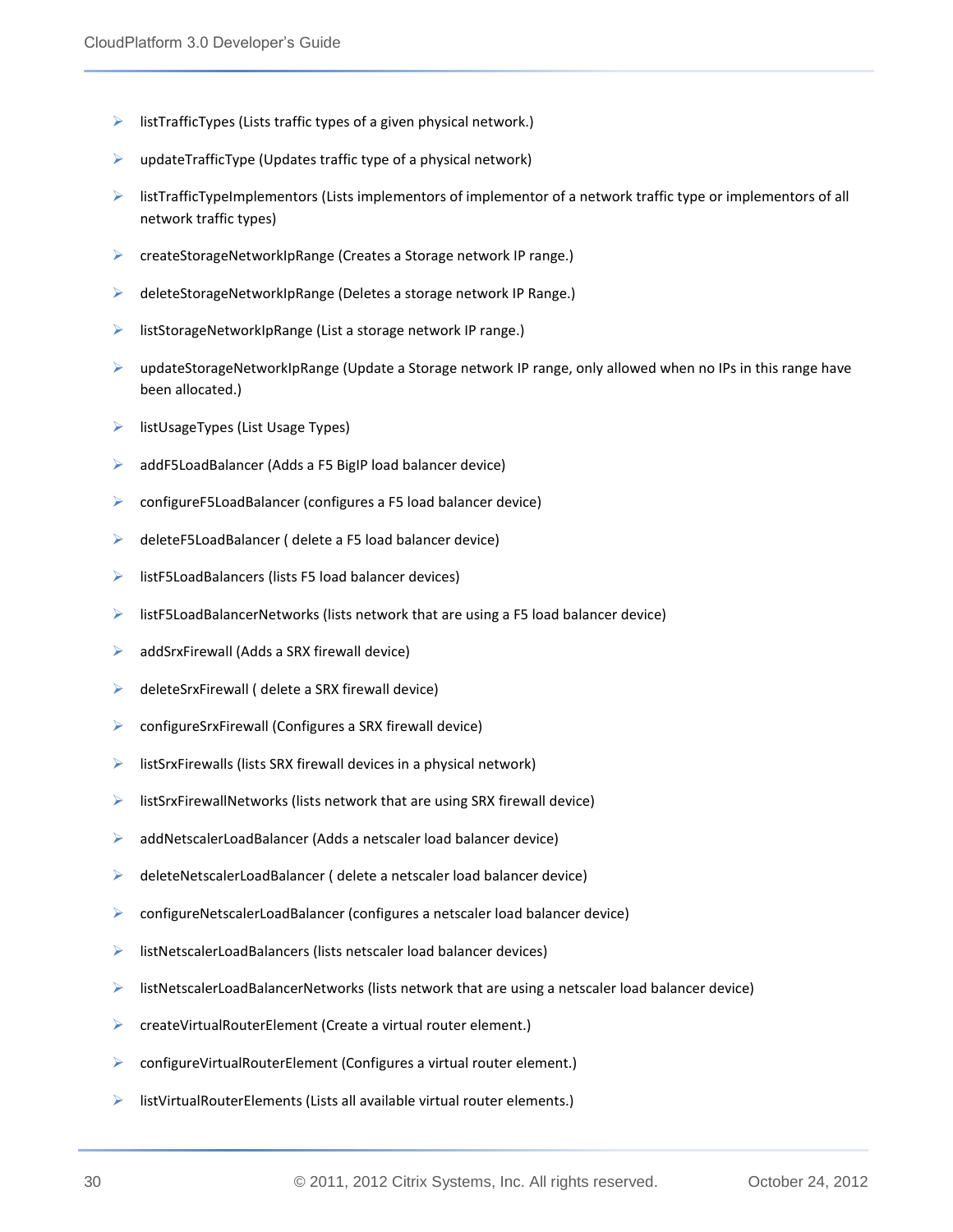### <span id="page-30-0"></span>**Added CloudPlatform Error Codes**

You can now find the CloudPlatform-specific error code in the exception response for each type of exception. The following list of error codes is added to the new class named CSExceptionErrorCode. These codes are applicable in CloudPlatform 3.0.3 and later versions.

- 4250 : "com.cloud.utils.exception.CloudRuntimeException"
- 4255 : "com.cloud.utils.exception.ExceptionUtil"
- 4260 : "com.cloud.utils.exception.ExecutionException"
- 4265 : "com.cloud.utils.exception.HypervisorVersionChangedException"
- ▶ 4270 : "com.cloud.utils.exception.RuntimeCloudException"
- ▶ 4275 : "com.cloud.exception.CloudException"
- 4280 : "com.cloud.exception.AccountLimitException"
- 4285 : "com.cloud.exception.AgentUnavailableException"
- 4290 : "com.cloud.exception.CloudAuthenticationException"
- 4295 : "com.cloud.exception.CloudExecutionException"
- 4300 : "com.cloud.exception.ConcurrentOperationException"
- 4305 : "com.cloud.exception.ConflictingNetworkSettingsException"
- 4310 : "com.cloud.exception.DiscoveredWithErrorException"
- 4315 : "com.cloud.exception.HAStateException"
- 4320 : "com.cloud.exception.InsufficientAddressCapacityException"
- 4325 : "com.cloud.exception.InsufficientCapacityException"
- 4330 : "com.cloud.exception.InsufficientNetworkCapacityException"
- 4335 : "com.cloud.exception.InsufficientServerCapacityException"
- 4340 : "com.cloud.exception.InsufficientStorageCapacityException"
- 4345 : "com.cloud.exception.InternalErrorException"
- 4350 : "com.cloud.exception.InvalidParameterValueException"
- 4355 : "com.cloud.exception.ManagementServerException"
- 4360 : "com.cloud.exception.NetworkRuleConflictException"
- 4365 : "com.cloud.exception.PermissionDeniedException"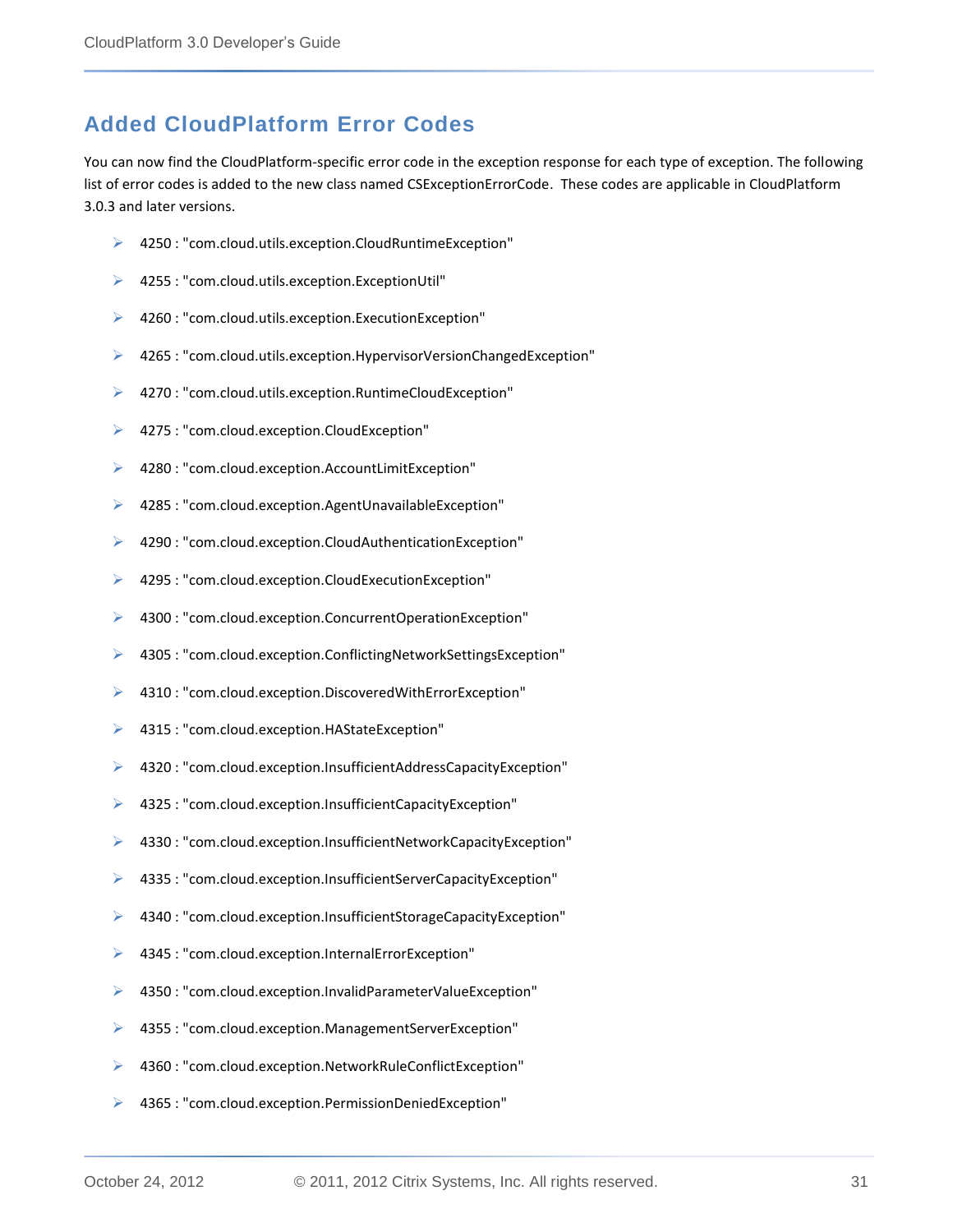- 4370 : "com.cloud.exception.ResourceAllocationException"
- 4375 : "com.cloud.exception.ResourceInUseException"
- 4380 : "com.cloud.exception.ResourceUnavailableException"
- 4385 : "com.cloud.exception.StorageUnavailableException"
- 4390 : "com.cloud.exception.UnsupportedServiceException"
- 4395 : "com.cloud.exception.VirtualMachineMigrationException"
- 4400 : "com.cloud.exception.AccountLimitException"
- 4405 : "com.cloud.exception.AgentUnavailableException"
- 4410 : "com.cloud.exception.CloudAuthenticationException"
- ▶ 4415 : "com.cloud.exception.CloudException"
- 4420 : "com.cloud.exception.CloudExecutionException"
- 4425 : "com.cloud.exception.ConcurrentOperationException"
- 4430 : "com.cloud.exception.ConflictingNetworkSettingsException"
- ▶ 4435 : "com.cloud.exception.ConnectionException"
- 4440 : "com.cloud.exception.DiscoveredWithErrorException"
- 4445 : "com.cloud.exception.DiscoveryException"
- 4450 : "com.cloud.exception.HAStateException"
- 4455 : "com.cloud.exception.InsufficientAddressCapacityException"
- 4460 : "com.cloud.exception.InsufficientCapacityException"
- 4465 : "com.cloud.exception.InsufficientNetworkCapacityException"
- 4470 : "com.cloud.exception.InsufficientServerCapacityException"
- 4475 : "com.cloud.exception.InsufficientStorageCapacityException", 4475
- 4480 : "com.cloud.exception.InsufficientVirtualNetworkCapcityException"
- 4485 : "com.cloud.exception.InternalErrorException"
- 4490 : "com.cloud.exception.InvalidParameterValueException"
- 4495 : "com.cloud.exception.ManagementServerException"
- 4500 : "com.cloud.exception.NetworkRuleConflictException"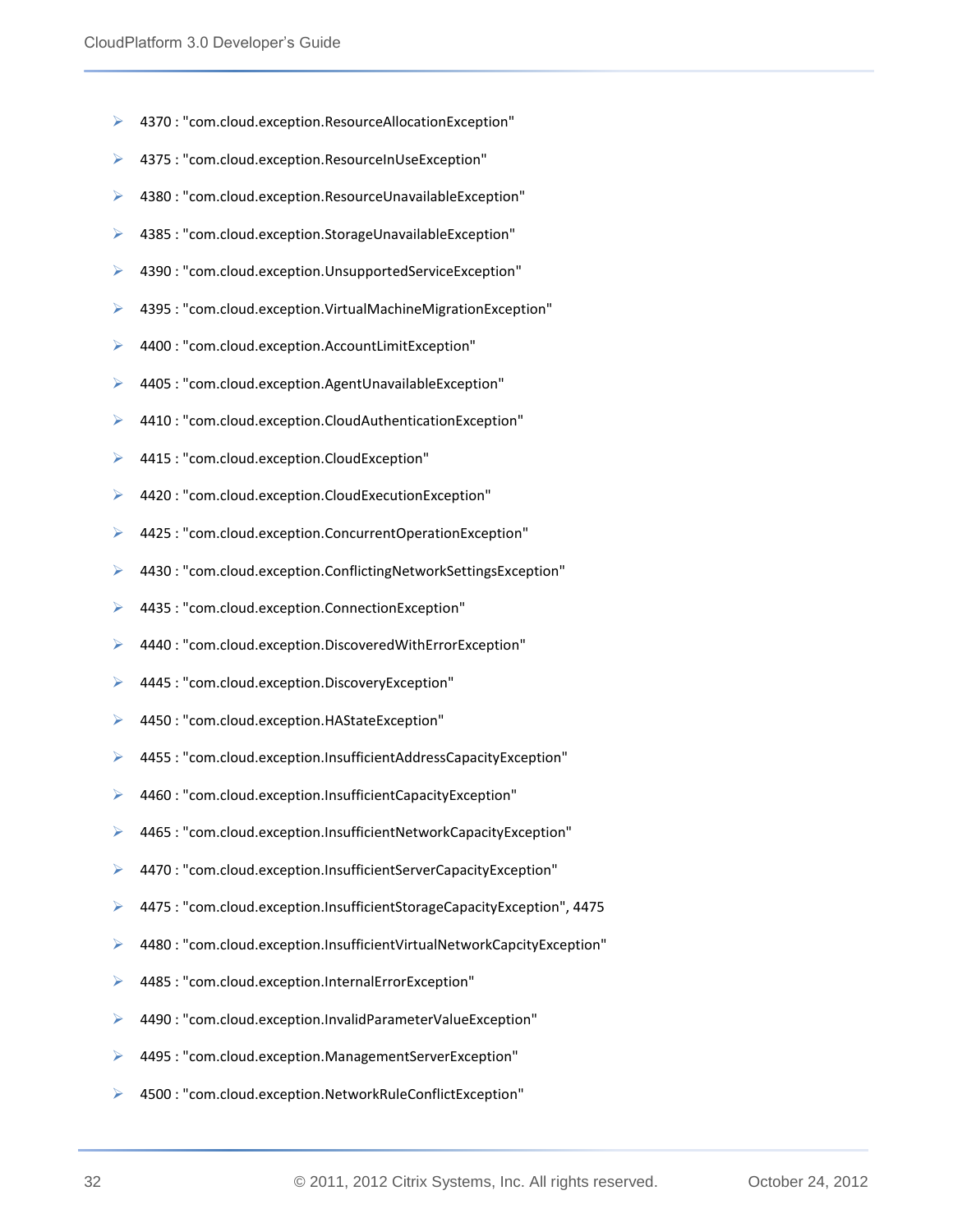- 4505 : "com.cloud.exception.PermissionDeniedException"
- 4510 : "com.cloud.exception.ResourceAllocationException"
- 4515 : "com.cloud.exception.ResourceInUseException"
- 4520 : "com.cloud.exception.ResourceUnavailableException"
- 4525 : "com.cloud.exception.StorageUnavailableException"
- 4530 : "com.cloud.exception.UnsupportedServiceException"
- 4535 : "com.cloud.exception.VirtualMachineMigrationException"
- 9999 : "com.cloud.api.ServerApiException"